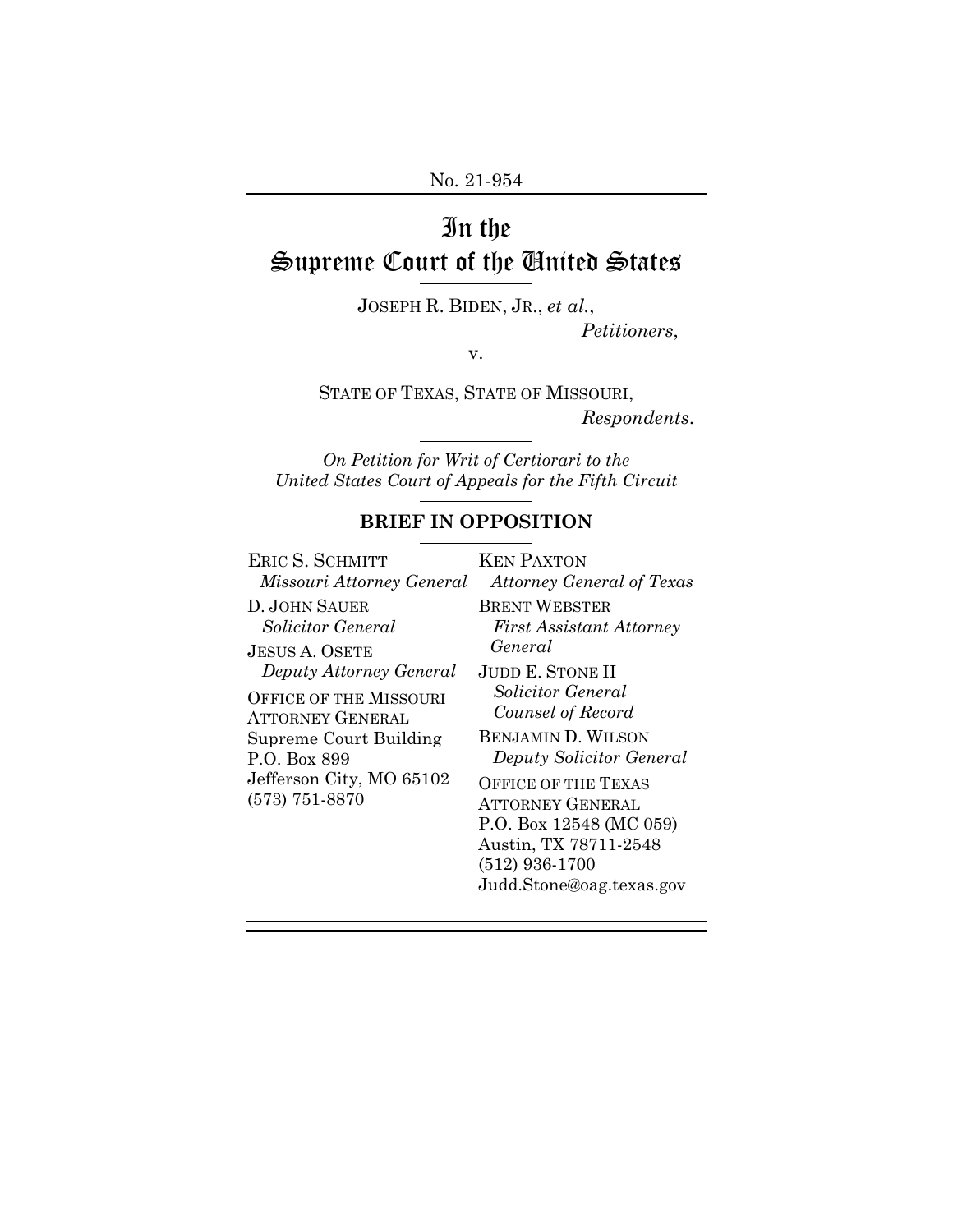# **TABLE OF CONTENTS**

|--|

| A. Adoption and Successful Implementation                                               |  |  |
|-----------------------------------------------------------------------------------------|--|--|
| B. Suspension and Termination of MPP4                                                   |  |  |
|                                                                                         |  |  |
|                                                                                         |  |  |
| I. The Petition Suffers From Fatal Vehicle                                              |  |  |
|                                                                                         |  |  |
| A. The Petition does not challenge the lower<br>courts' holding that terminating MPP on |  |  |
| B. The Government fails to challenge<br>multiple independent grounds for the            |  |  |
| C. The Government's Second Question                                                     |  |  |
|                                                                                         |  |  |
| II. Section 1225 Mandates Detention, and<br>DHS Must Use Available Tools, Including     |  |  |
| III. The Case Does Not Warrant Expedited                                                |  |  |
|                                                                                         |  |  |
|                                                                                         |  |  |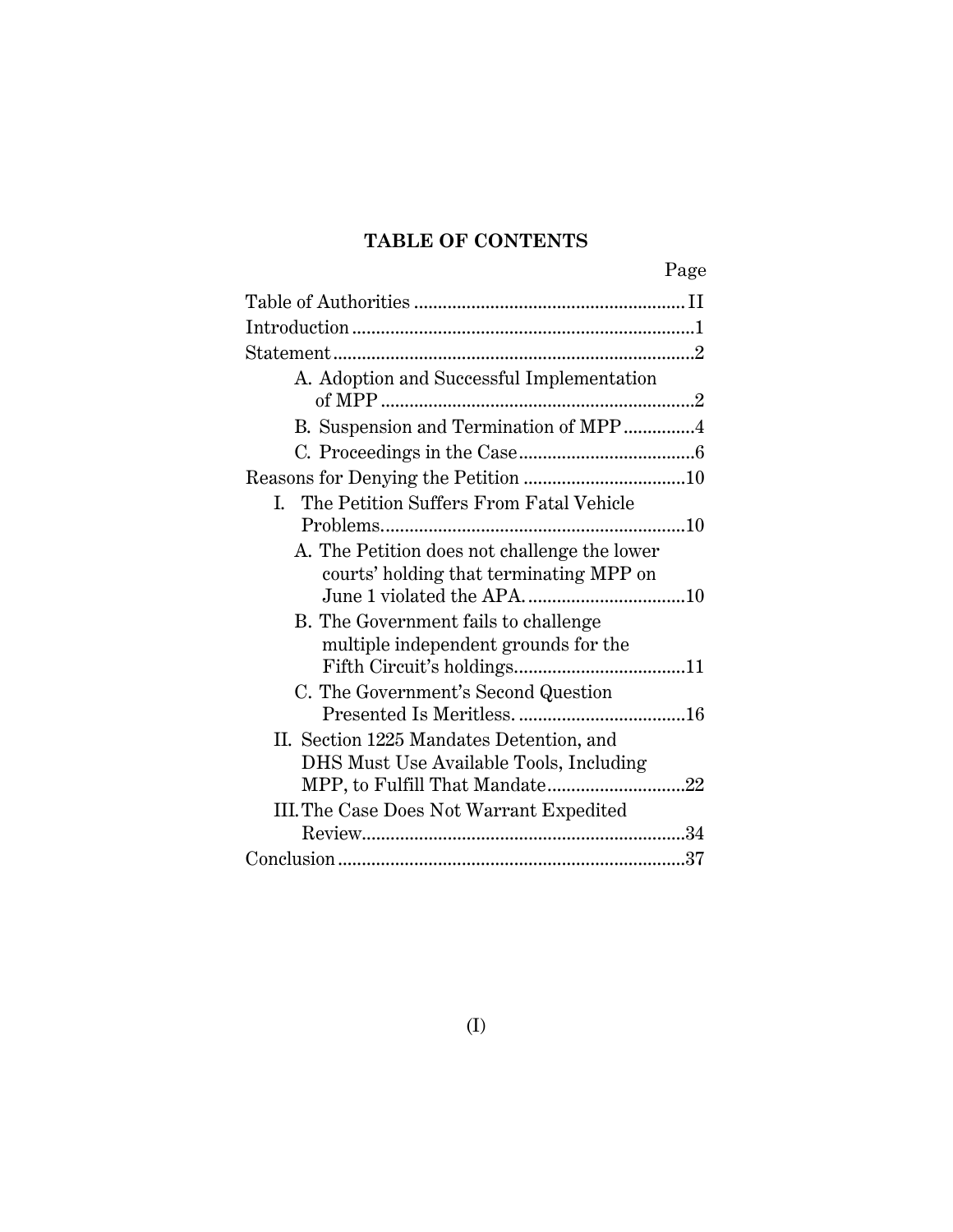# **TABLE OF AUTHORITIES**

| per<br>s<br>А |  |
|---------------|--|
|               |  |

| Cases:                                   |
|------------------------------------------|
| Alabama Ass'n of Realtors v. Dep't of    |
| Health and Human Servs.,                 |
|                                          |
| Arizona v. United States,                |
|                                          |
| California v. Rooney,                    |
|                                          |
| Camreta v. Greene,                       |
|                                          |
| Citizens to Preserve Overton Park y.     |
| Volpe,                                   |
|                                          |
| Cruz-Miguel v. Holder,                   |
|                                          |
| Dep't of Commerce v. New York,           |
|                                          |
| Dep't of Homeland Security v. Regents of |
| <i>the University of California,</i>     |
|                                          |
| Friends of the Earth, Inc. v. Laidlaw    |
| Envtl. Servs.,                           |
|                                          |
| Hamdan v. Rumsfeld,                      |
|                                          |
| Herb v. Pitcairn,                        |
|                                          |
| INS v. Aguirre-Aguirre,                  |
|                                          |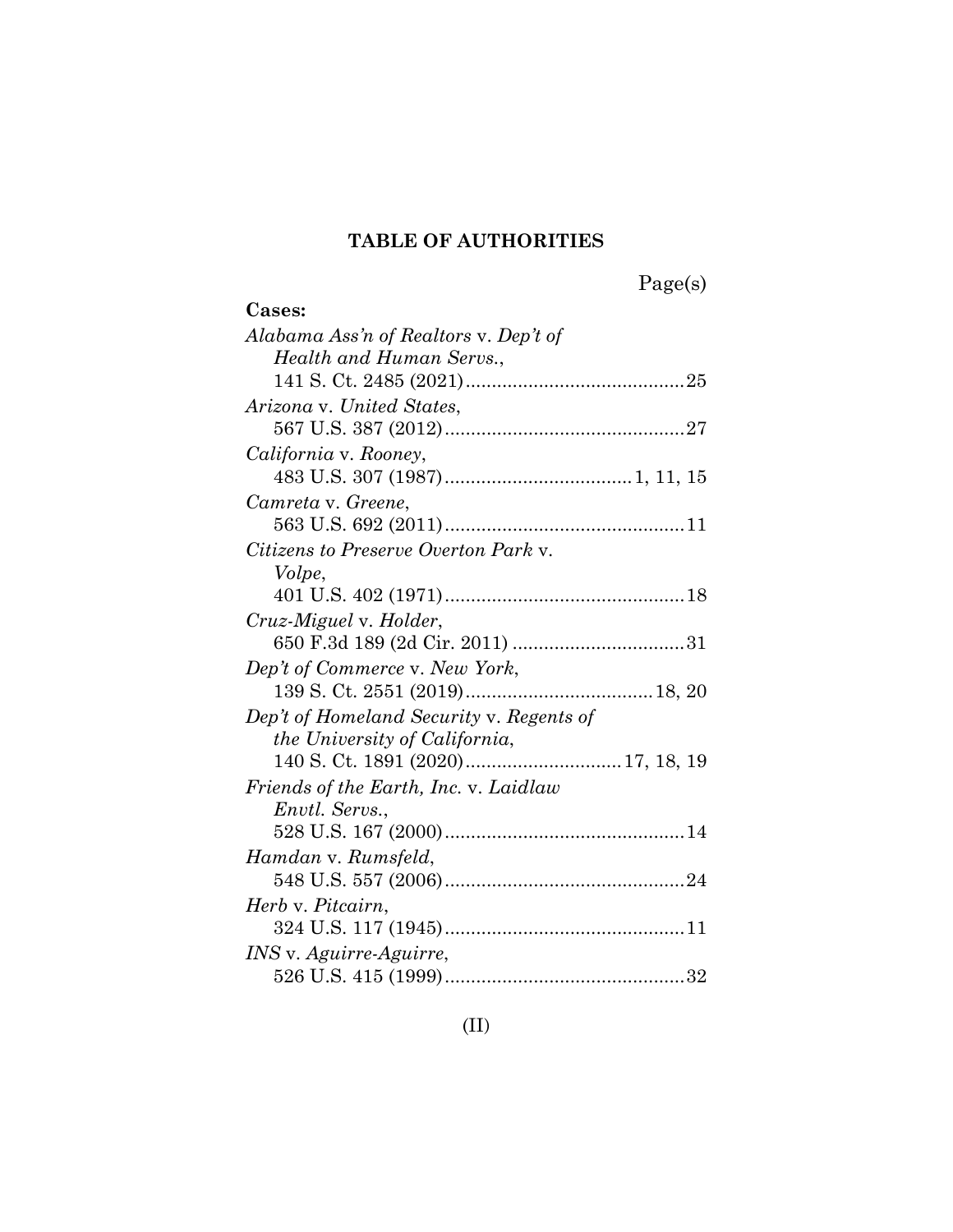| Cases-Continued:                                                    | Page(s) |
|---------------------------------------------------------------------|---------|
| Jennings v. Rodriguez,                                              |         |
| Kingdomware Technologies, Inc. v.                                   |         |
| United States,                                                      |         |
|                                                                     |         |
| Massachusetts v. EPA,                                               |         |
|                                                                     |         |
| Nat'l Ass'n of Reversionary Prop.<br>Owners v. Surface Transp. Bd., |         |
| 158 F.3d 135 (D.C. Cir. 1998) 19                                    |         |
| Oncale v. Sundowner Offshore Servs.,                                |         |
|                                                                     |         |
| Public Citizen v. Nuclear Regulatory                                |         |
| $Comm\,n$ ,                                                         |         |
|                                                                     |         |
| In re Sanchez-Avila,                                                |         |
| 21 I. & N. Dec. 444 (1996) 26, 28, 29, 33                           |         |
| Taylor v. Freeland & Konz,                                          |         |
|                                                                     |         |
| Tennessee v. Dunlap,                                                |         |
|                                                                     |         |
| Town of Castle Rock v. Gonzales,                                    |         |
|                                                                     |         |
| Tyler Pipe Indus., Inc. v. Washington                               |         |
| State Dep't of Revenue,                                             |         |
|                                                                     |         |
| United States v. Stanchich,                                         |         |
|                                                                     |         |
| Yee v. City of Escondido,                                           |         |
|                                                                     |         |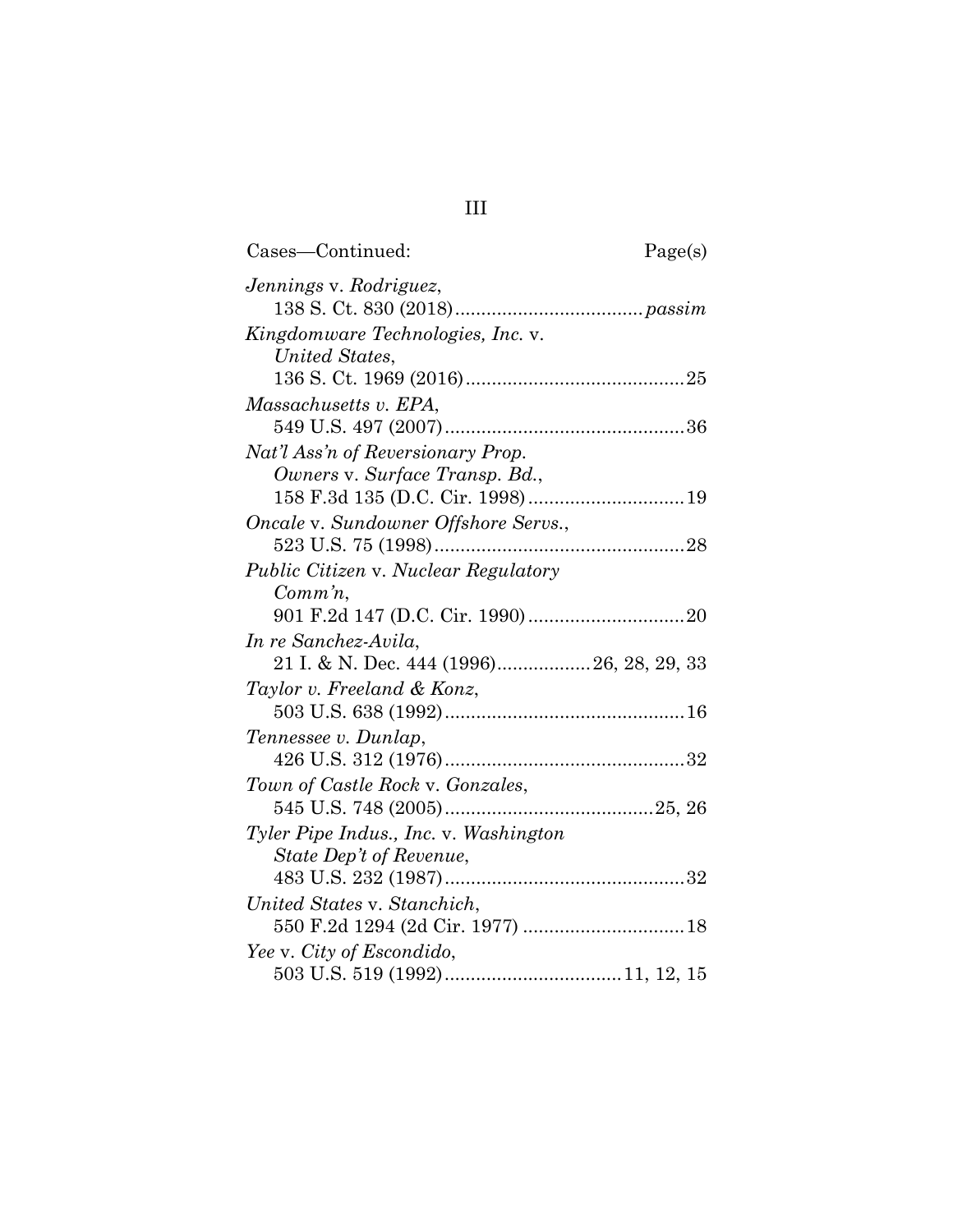# **Statutes and Rules:**<br>8 U.S.C.:

| U.S.C.:       |  |
|---------------|--|
|               |  |
| $$1182(d)(5)$ |  |
|               |  |

| Fed. R. Civ. Proc.:                       |
|-------------------------------------------|
|                                           |
|                                           |
| <b>Other Authorities:</b>                 |
| STEPHEN M. SHAPIRO, ET AL., SUPREME COURT |
|                                           |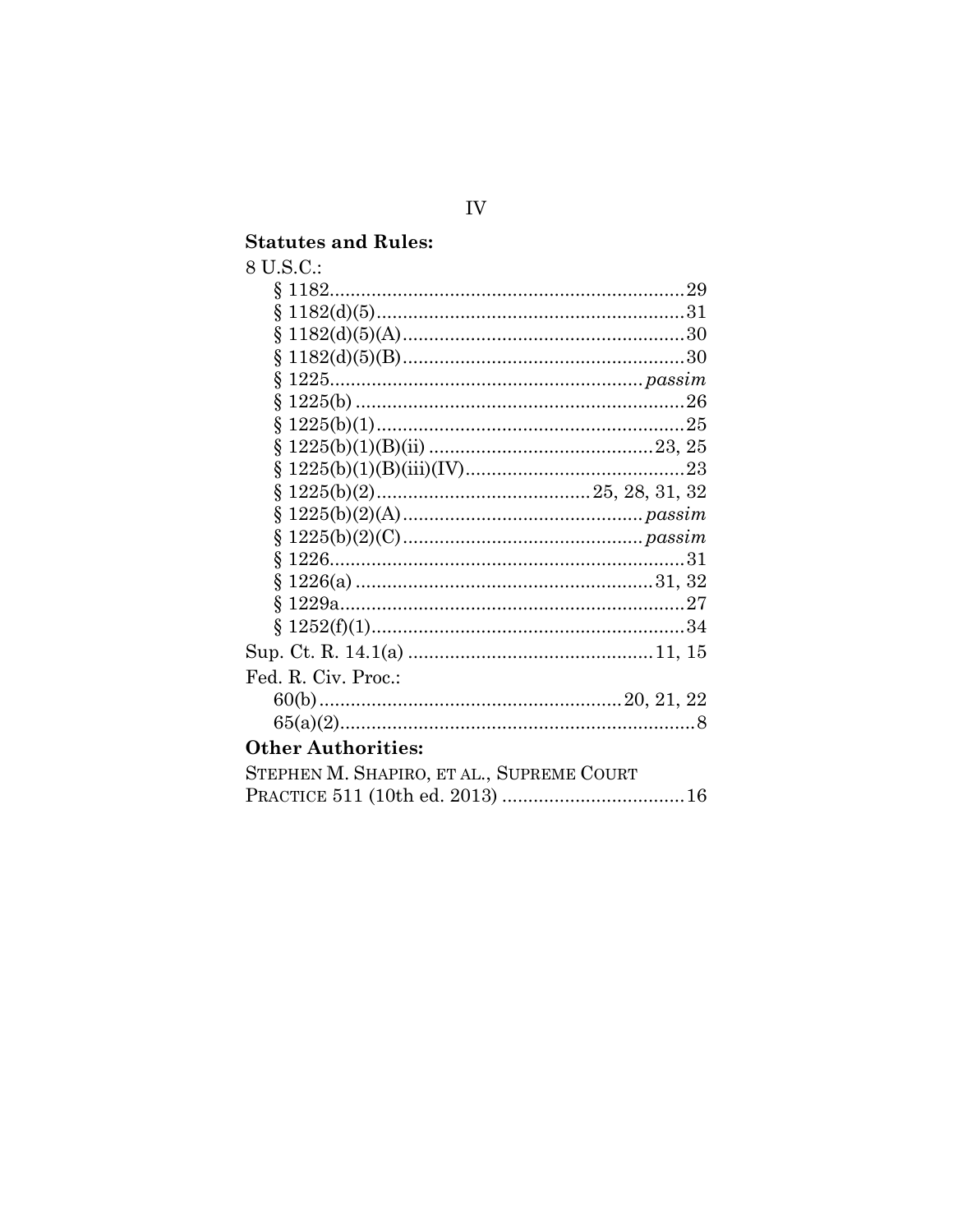#### **INTRODUCTION**

The Petition should be denied for two reasons. *First*, the second Question Presented suffers from fatal vehicle problems of the Government's own making. The Petition does not challenge the principal basis for the decision below—*i.e.*, that the June 1 termination of the Migrant Protection Protocols (MPP) violated the APA. Instead, the Government contends that the Fifth Circuit should have given "legal effect" to DHS's post-appeal October memoranda re-terminating MPP. But the Fifth Circuit considered the "legal effect" of those October memoranda only in the course of *holding* that the case was not moot and that the Government was not entitled to the equitable remedy of vacatur. The Petition does not challenge those *holdings*, and each rested on multiple independent, alternative bases that the Petition also does not challenge. Moreover, the unchallenged APA holding provides an independent basis for the district court's injunction, so the same vehicle problem afflicts the entire Petition. "This Court reviews judgments, not statements in opinions." *California* v. *Rooney*, 483 U.S. 307, 311 (1987). It should adhere to that principle here.

*Second*, the first Question Presented does not warrant review for the additional reason that the Fifth Circuit's statutory holding is well-reasoned and correct. Subparagraph  $(b)(2)(A)$  of § 1225 provides that DHS "shall" detain arriving aliens pending removal proceedings, while subparagraph  $(b)(2)(C)$ provides that DHS "may" return them to contiguous territory pending such proceedings. DHS lacks capacity to detain most arriving aliens, so under the circumstances, contiguous-territory-return is the *only*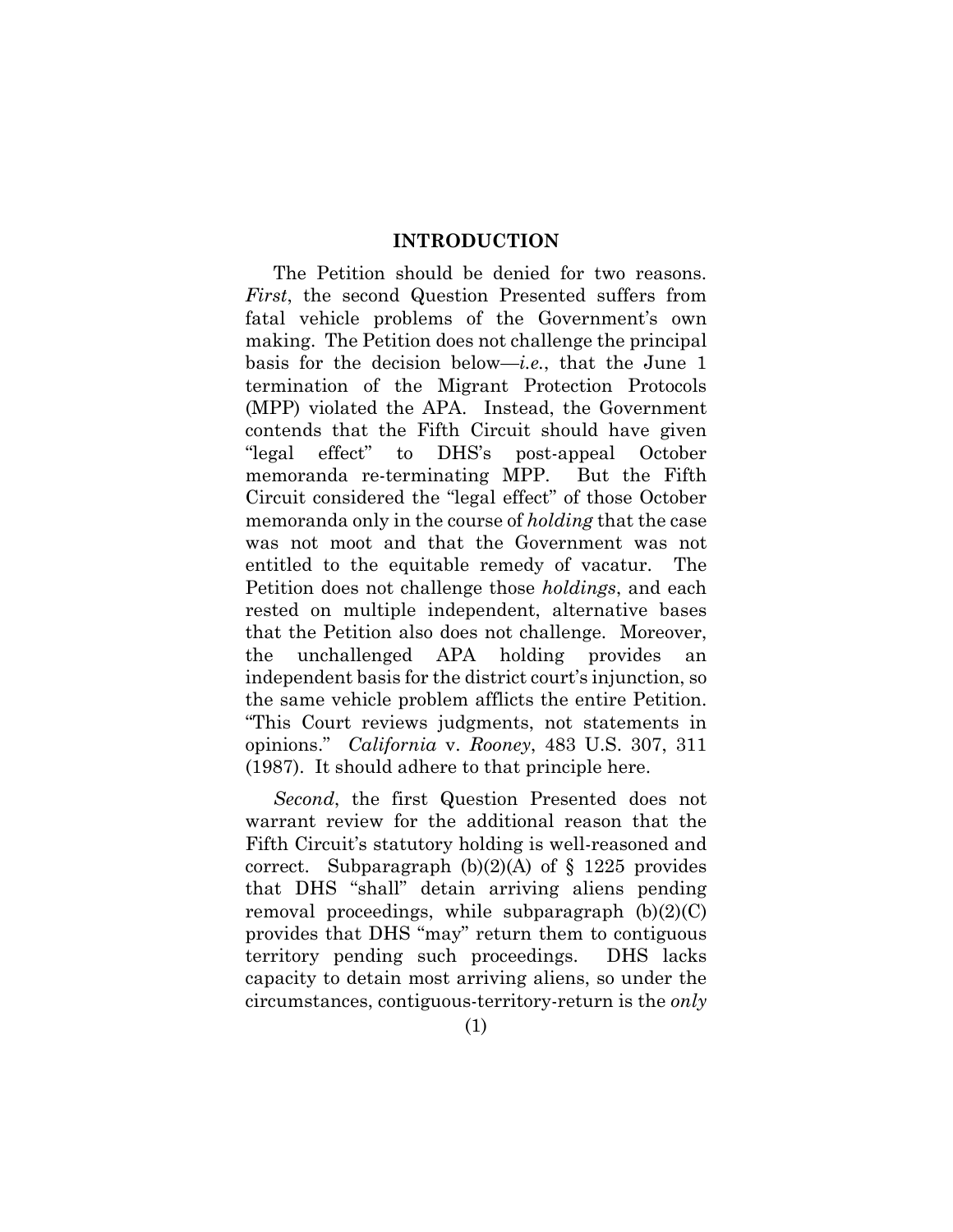way DHS can avoid violating its detention obligations. When one has both a duty and an optional method of fulfilling the duty, and under the circumstances the option is the *only* way to fulfill that duty, the option becomes obligatory. The Government's arguments ignore the plain language of the statute, contradict recent decisions of this Court, and turn the statute on its head by transforming a mandatory-detention regime into a class-wide release program.

The Petition should be denied.

#### **STATEMENT**

#### **A. Adoption and Successful Implementation of MPP.**

In 2018, the United States experienced a surge of illegal aliens arriving at the southern border, which created a "humanitarian and border security crisis." App.156a. Many arriving aliens claimed asylum, but "most aliens lacked meritorious claims for asylum." App.157a. As a result, "illegal aliens with *meritless* asylum claims were being released into the United States" in large numbers, where many "disappeared … and simply became fugitives." *Id.*

"In response, the Trump Administration implemented a program known as the Migrant Protection Protocols" on December 20, 2018. *Id.* MPP rested on the Secretary of Homeland Security's authority under  $8 \text{ U.S.C.} \$   $1225(b)(2)(C)$  "to return to Mexico certain third-country nationals … arriving in the United States from Mexico for the duration of their removal proceedings." App.157a-158a. MPP ensured that "aliens attempting to enter the U.S. illegally or without documentation, including those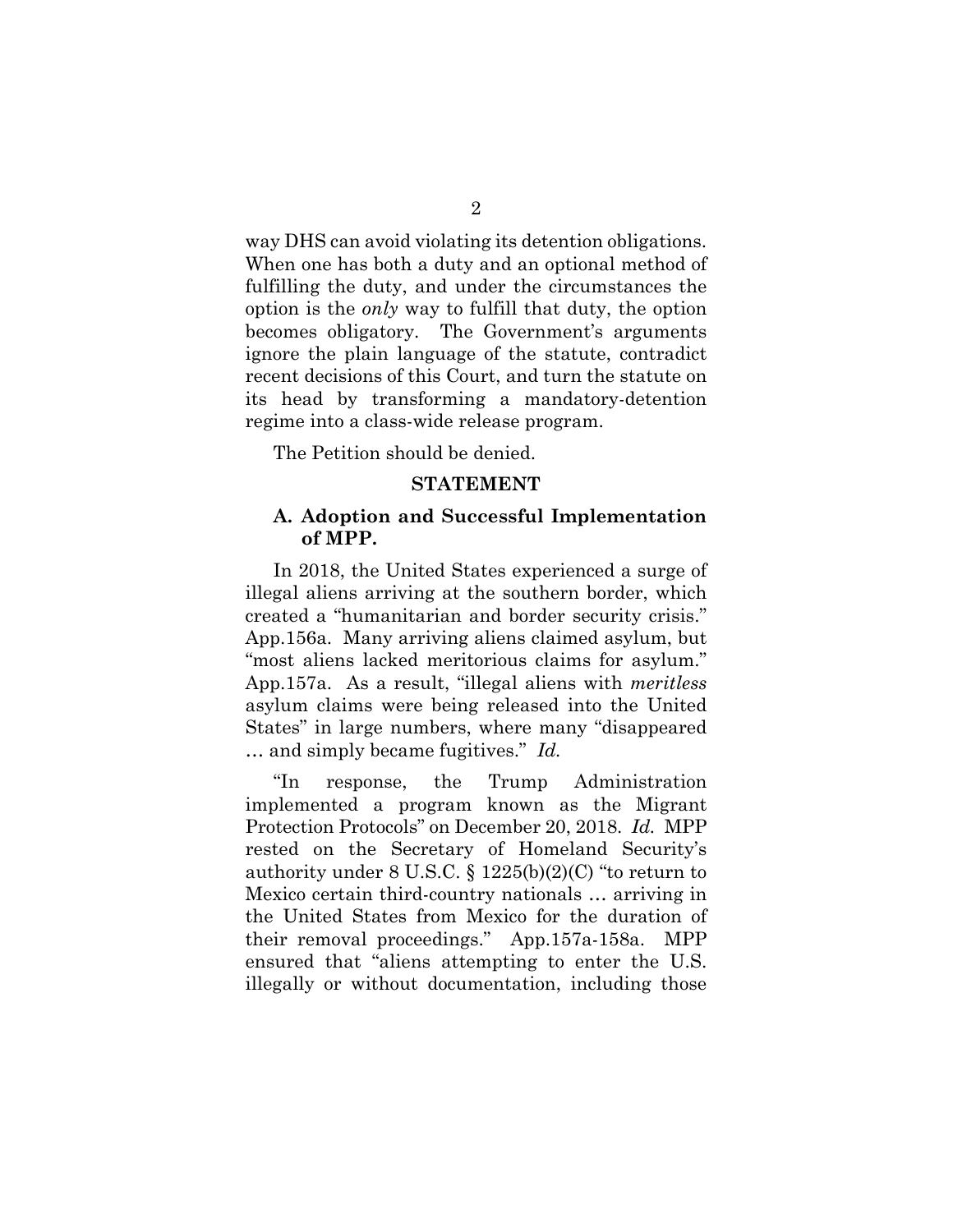who claim asylum, will no longer be released into the country, where they often fail to file an asylum application and/or disappear…." App.158a.

DHS began implementing MPP in January 2019, and soon expanded the program "nationwide." *Id.* In addition, "the United States obtained the Government of Mexico's agreement to temporarily permit" arriving aliens to remain in Mexico pending removal proceedings. *Id.*

On October 28, 2019, DHS issued a memorandum assessing MPP, which "found MPP to be effective." App.160a. According to that assessment, MPP "has been an indispensable tool in addressing the ongoing crisis at the southern border and restoring integrity to the immigration system." App.160a. DHS specifically found both that (1) MPP directly reduced the numbers of aliens unlawfully released into the United States by requiring thousands to remain in Mexico pending removal proceedings, and (2) MPP deterred aliens from attempting to cross the border illegally in the first place. *Id.* at 160a-161a. DHS further found that after MPP was implemented, total border encounters had decreased by 64 percent, with border encounters with Northern Triangle aliens (who had driven the 2018 surge) decreasing by 80 percent. *Id.* at 160a.

DHS found a causal link between MPP and this massive reduction in border encounters: "DHS has observed a connection between MPP implementation and decreasing enforcement actions at the border including a rapid and substantial decline in apprehensions in those areas where the most amenable aliens have been processed and returned to Mexico pursuant to MPP." *Id.*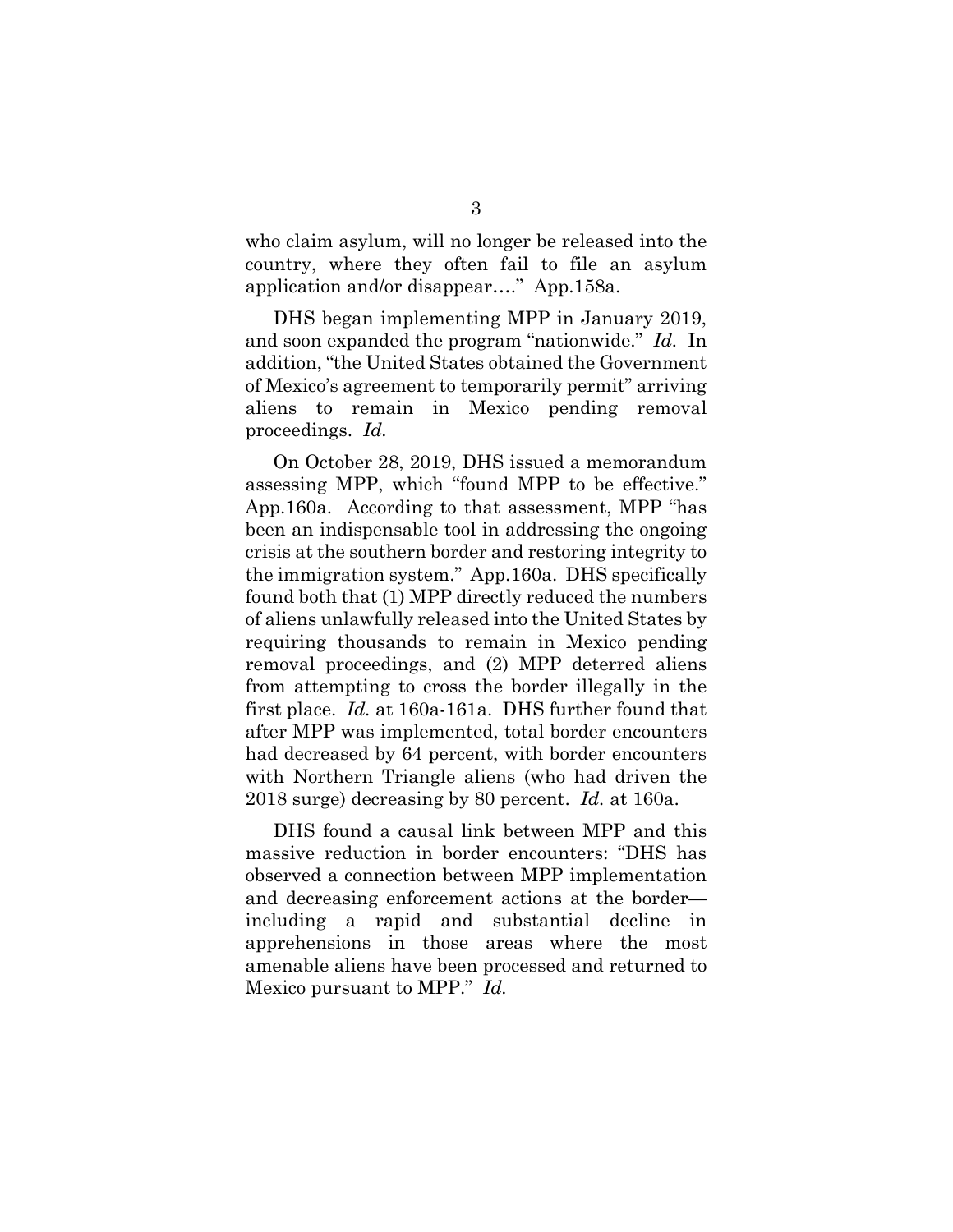"DHS also found that MPP is restoring integrity to the immigration system." App.161a (cleaned up). Due to the reduction in meritless claims, "MPP returnees with meritorious claims can be granted relief or protection within months, rather than remaining in limbo for years." App.161a. Moreover, "aliens without meritorious claims—which no longer constitute a free ticket into the United States—are beginning to voluntarily return home." *Id.*

"By December 31, 2020, DHS had enrolled 68,039 aliens in the MPP program." App.162. "DHS concluded its review of MPP and found it to be a 'cornerstone' of DHS's efforts to restore integrity to the immigration system." App.163a. The "broken system" had created "perverse incentives" for aliens to attempt to enter the United States illegally. App.163a. MPP had "effectively … reduce[d] the incentive for aliens to assert claims for relief or protection, many of which may be meritless, as a means to enter the United States to live and work during the pendency of multi-year immigration proceedings." *Id.* "Even more importantly, MPP also provide[d] an opportunity for those entitled to relief to obtain it within a matter of months." *Id.*

#### **B. Suspension and Termination of MPP.**

In late 2020, senior DHS officials "specifically warned" the Biden transition team that "the suspension of the MPP, along with other policies, would lead to a resurgence of illegal aliens attempting to illegally enter" the United States. App.166a. "They were warned the increased volume was predictable and would overwhelm Border Patrol's capacity and facilities…." *Id.*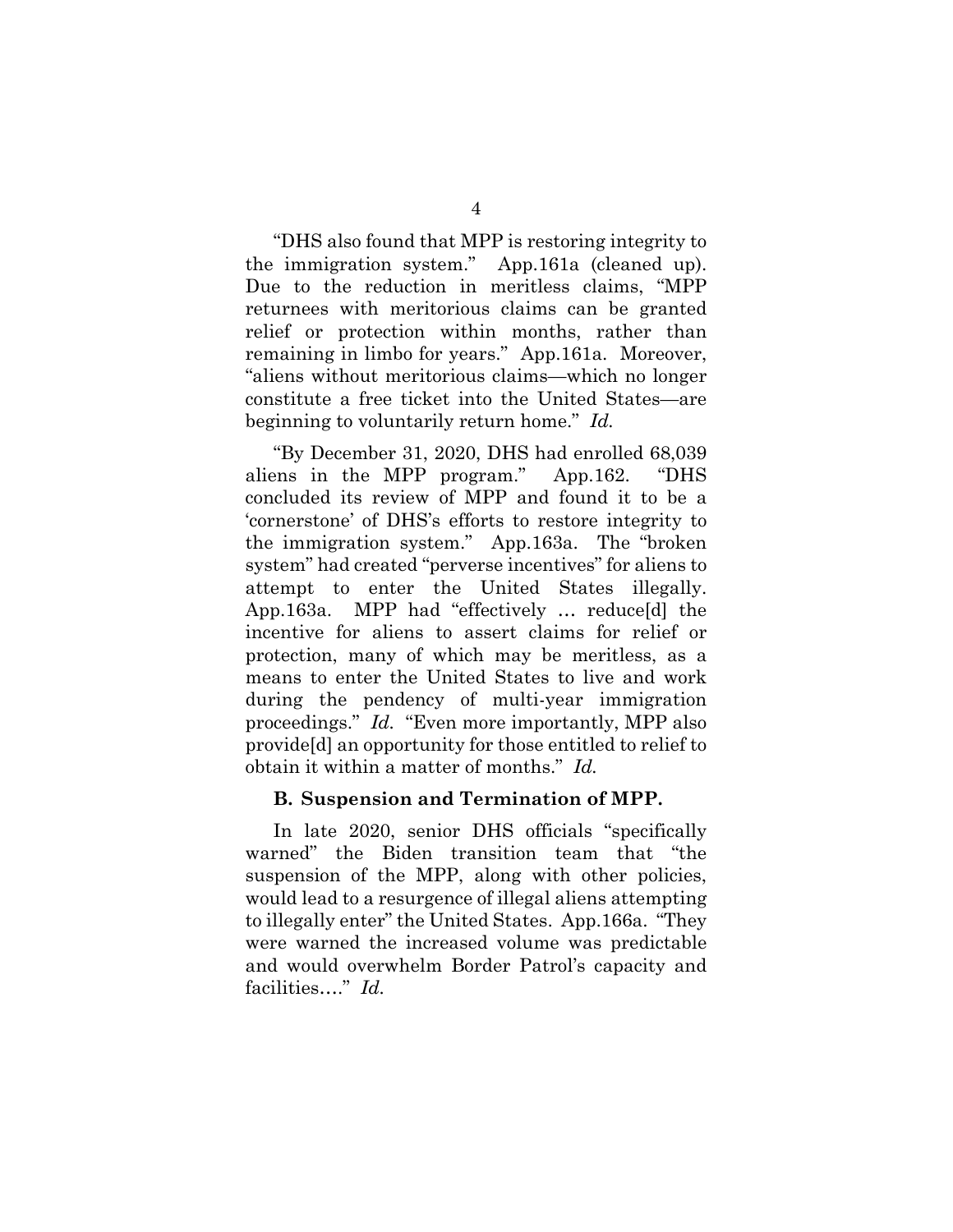Nevertheless, on January 20, 2021, its first day in office, the incoming Administration suspended enrollments in MPP through a two-sentence, threeline memorandum. App.167a. "Since that day, DHS has not offered a single justification for suspending new enrollments in the program during the period of review." App.167a.

Although DHS announced that it had merely "suspend[ed] new enrollments … pending further review of the program," App.361a, in fact, DHS began the process of permanently terminating MPP almost immediately. App.207a-208a; *see also infra*, Part III.

Immediately after the suspension of MPP, the surge of illegal border crossings resumed, rising to unprecedented levels. App.170a. This created the most catastrophic and prolonged border crisis in modern American history. "Since MPP's termination, the number of enforcement encounters on the southwest border has skyrocketed." App.170a. "Defendants' data shows encounters jumping from 75,000 in January 2021, when MPP was suspended, to about 173,000 in April 2021, when this case was filed." *Id.* "CBP data shows nearly 189,000 encounters occurred in June 2021." *Id.* "Based on current trends, the Department expects that total encounters this fiscal year are likely to be **the highest ever recorded**." App.171a n.9. Subsequent experience confirmed this prediction. *See, e.g.,* D.Ct. Doc. 124, at 1 (reporting 178,840 total encounters in December 2021).

Based largely on the Government's evidence, the district court found that the termination of MPP had directly contributed to the current border crisis.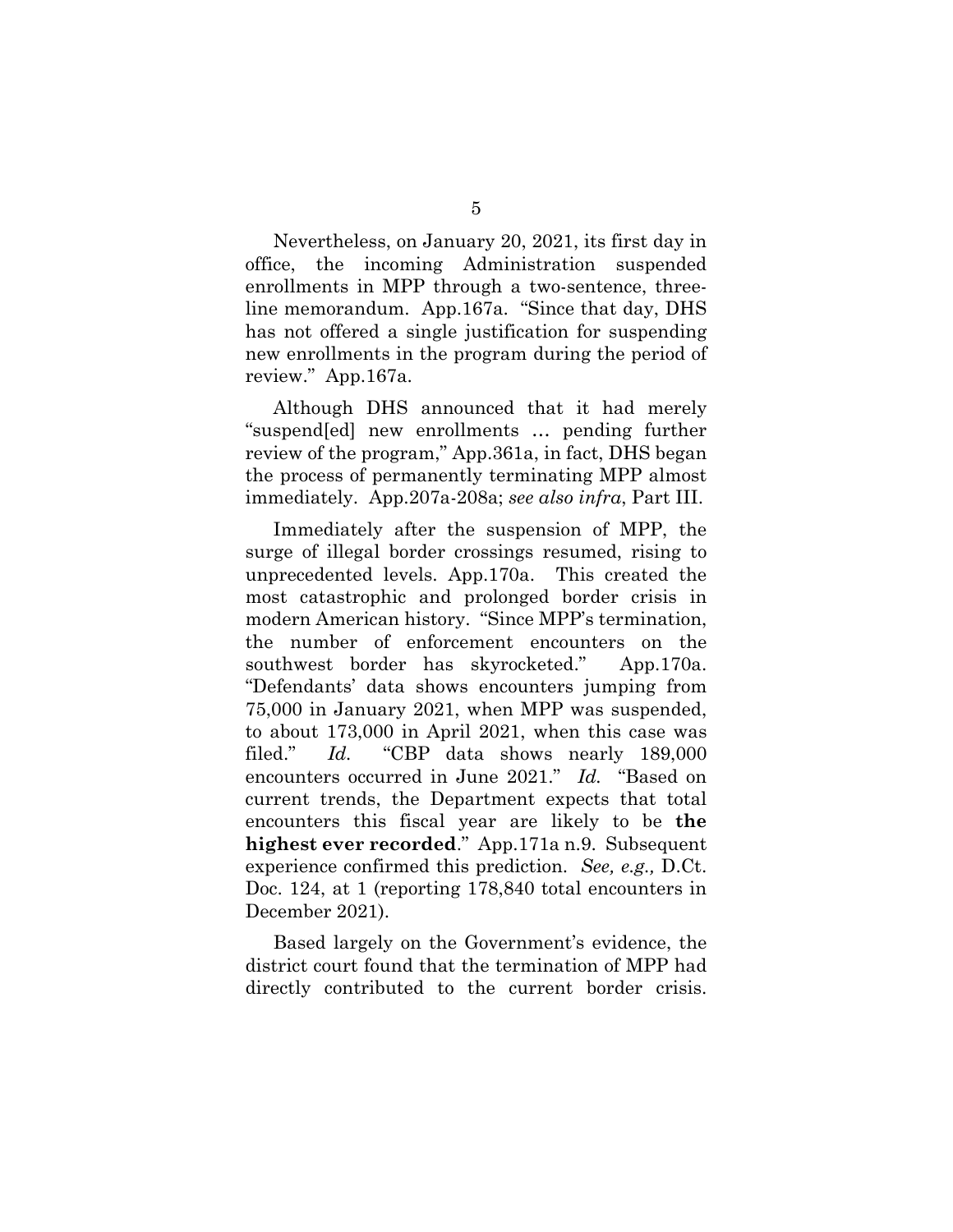App.169a. "[T]he termination of MPP has contributed to the current border surge." *Id.* "MPP removed 'perverse incentives' which enticed aliens with 'a free ticket into the United States.'" *Id.* At trial, the Government conceded that MPP had deterred unlawful entries into the United States. App.170a. MPP also directly reduced the number of illegal aliens unlawfully released into the United States. "Even if the termination of MPP played *no* role in the increasing number of migrants, the lack of MPP as a tool to manage the influx means that more aliens will be released and paroled into the United States as the surge continues to overwhelm DHS's detainment capacity." App.170a.

The current border crisis has created a humanitarian catastrophe. The enormous numbers of illegal aliens provide the ideal conditions for organized cartels to commit human smuggling, human trafficking, drug trafficking, and brutal sexual exploitation of migrants. "Forced labor" and "commercial sexual exploitation" are the typical fate of human-trafficking victims. D.Ct. Doc. 31-2, at 108. "Unaccompanied and undocumented minors are extremely vulnerable to traffickers and other abusers." *Id.* at 111. Along with labor trafficking, extortion, and abandonment of minors, "sexual violence has become an inescapable part of the collective migrant journey." D.Ct. Doc. 31-1, at 112.

#### **C. Proceedings in the Case.**

On April 13, 2021, Missouri and Texas filed suit in the Northern District of Texas, challenging the unexplained three-line suspension of MPP. App.150a. The States alleged that the suspension was arbitrary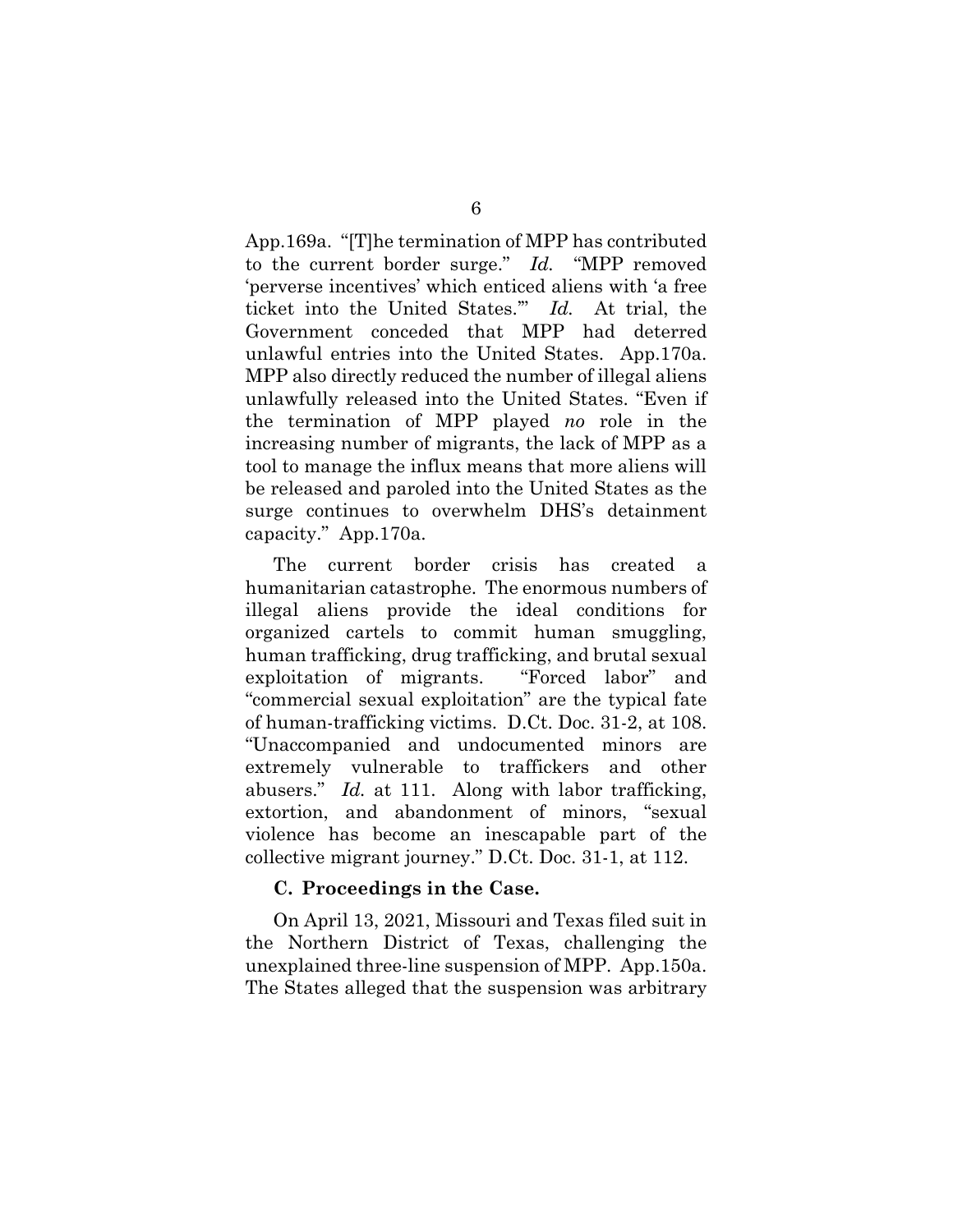and capricious, *inter alia*, for failing to consider the benefits of MPP, including its own favorable assessment of the program; failing to consider the States' reliance interests; failing to consider more limited policies within the ambit of the existing program; and perpetuating the systematic violation of the Secretary's mandatory detention obligations in 8 U.S.C. § 1225. App.190a-200a. The States also alleged that the suspension directly violated § 1225. App.200a-202a.

The States sought a preliminary injunction, App.9a, and the district court ordered the Government to file the administrative record. On May 31, the Government filed an administrative record for the January 20 decision that consisted solely of the three-line suspension memorandum. App.207a n.16.

The next day, June 1, the Secretary issued a sevenpage memorandum permanently terminating MPP. App.346a-360a. Even though the States had raised their claims on April 13, the June 1 memorandum failed to consider or discuss DHS's own favorable assessment of MPP, the impact on the States or their reliance interests, any more limited policies within the ambit of the existing program, or the impact of the MPP's termination on the Department's mandatory detention obligations under 8 U.S.C. § 1225. *See id.*

Meanwhile, the Government promptly claimed that its new memorandum mooted the States' case. App.167a. But the States had already filed an amended complaint, raising similar challenges to the June 1 termination decision. App.219a. On June 22, the Government to filed an administrative record for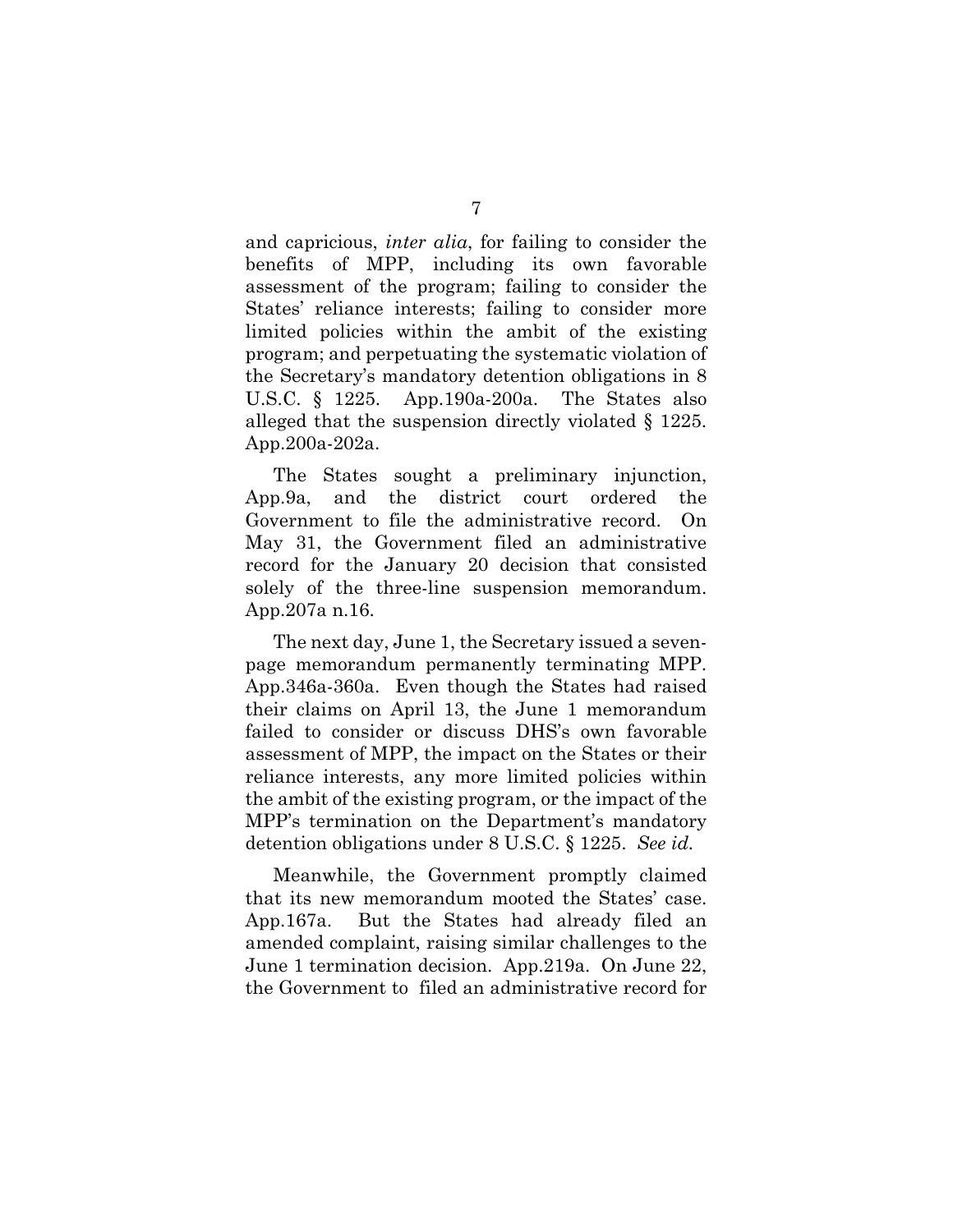the June 1 termination decision that did not include DHS's highly favorable assessment of MPP from October 28, 2019. App.48a.

The parties agreed to consolidate the preliminary injunction with trial on the merits under Rule 65(a)(2). App.10a. The district court held a one-day bench trial on July 22, 2021. App.48a. At 3:27 p.m. on July 20, less than two days before trial, the Government filed a "Notice of Filing Corrected Administrative Record," which purported to add the October 28, 2019 assessment to the administrative record. App.48a. Over the States' objection, the district court permitted the Government to supplement, but cautioned that the Government had come "perilously close to undermining the presumption of administrative regularity." App.48a.

On August 13, 2021, the district court issued its final judgment and permanent injunction, holding that the June 1 termination decision had been unlawful on two independent grounds. App.149a-213a. First, the district court held that the termination violated the APA because DHS had "ignored critical factors," including "the main benefits of MPP," the States' reliance interests, more limited policies within the ambit of MPP, and the impact of terminating MPP on DHS's detention obligations under 8 U.S.C. § 1225. App.190a-200a. In addition, the district court held that terminating MPP was unlawful because it directly caused DHS to violate its mandatory detention obligations under § 1225. App.200a-202a. The district court entered a permanent injunction requiring DHS "to enforce and implement MPP *in good faith*" until it could be lawfully terminated. App.212a.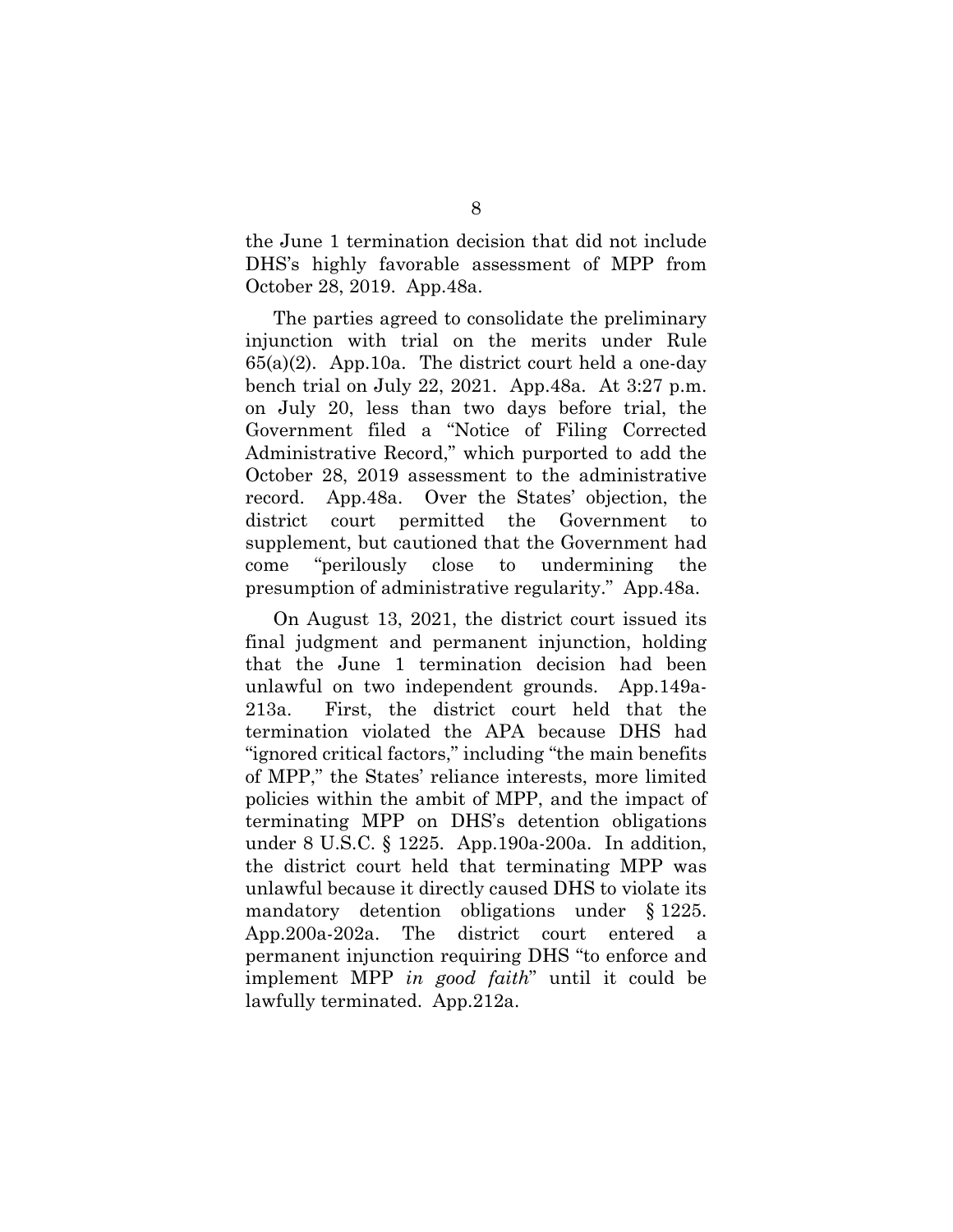The Government sought a stay pending appeal from the Fifth Circuit, which was denied. App.215a-253a. The Government then sought a stay of injunction in this Court, which this Court denied. App.214a. This Court stated that "[t]he applicants have failed to show a likelihood of success on the claim that the memorandum rescinding the Migrant Protection Protocols was not arbitrary and capricious." *Id.*

The Fifth Circuit expedited the Government's appeal. App.11a. While briefing was underway, on September 29, DHS announced its intention "to issue in the coming weeks a new memorandum terminating the Migrant Protection Protocols." App.28a. DHS stated that, "[i]n issuing a new memorandum terminating MPP, the Department intends to address the concerns raised by the courts with respect to the prior memorandum." App.28a.

On October 29, 2021, after the Fifth Circuit appeal was fully briefed and two business days before oral argument, DHS issued two new memoranda ("October Memoranda") purporting to re-terminate MPP. App.257a-345a. The October Memoranda "did not purport to alter the Termination Decision in any way; they merely offered additional reasons for it." App.11a. Hours later, the Government filed a 26-page "Suggestion of Mootness and Opposed Motion to Vacate the Judgment Below and Remand for Further Proceedings," arguing that the new memoranda mooted its own appeal and that the Fifth Circuit should therefore vacate the injunction. App.11a.

The Fifth Circuit held that the appeal was not moot, App.33a-53a, and that the Government was not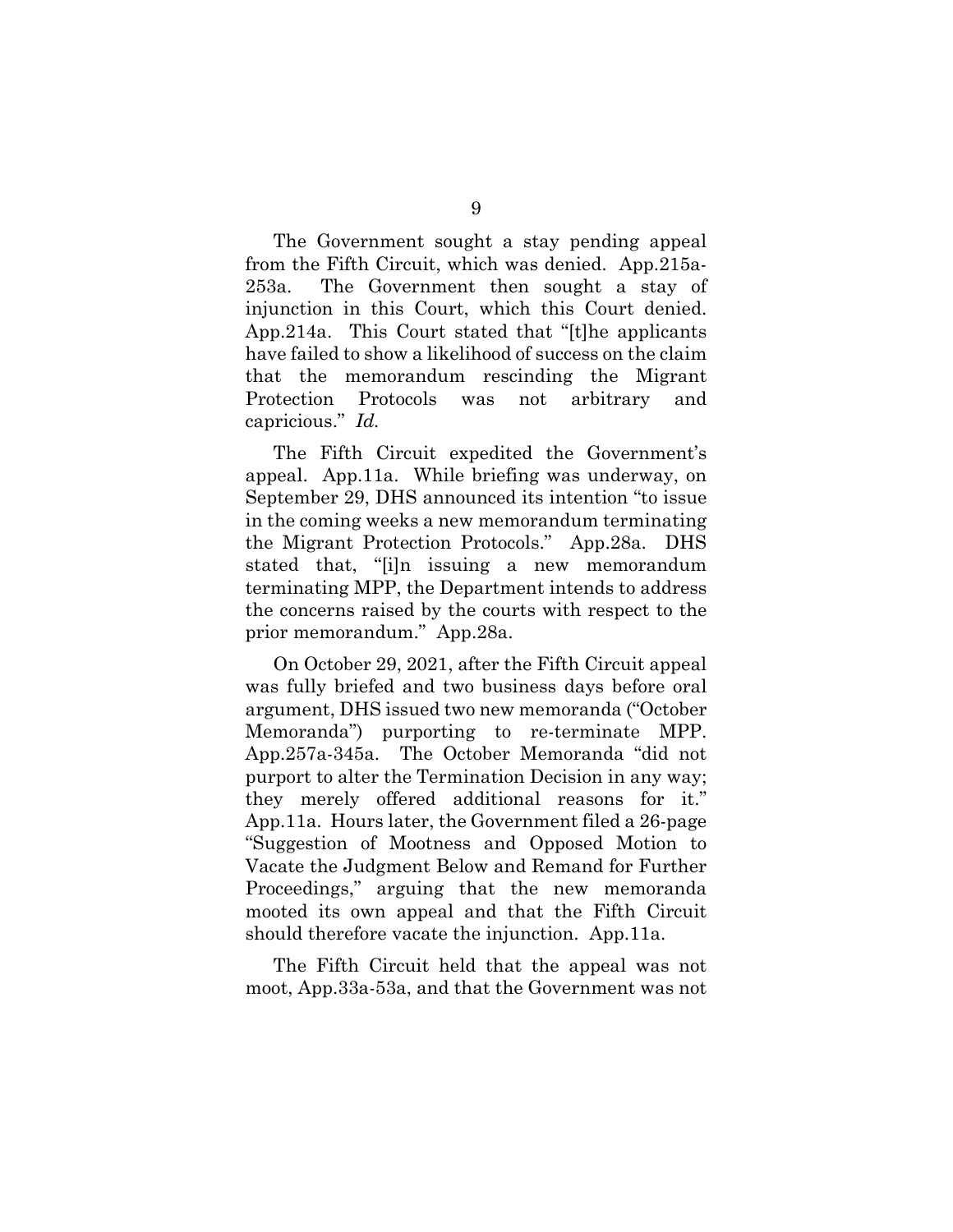entitled to the equitable remedy of vacatur, App.123a-126a. Both holdings rested on multiple alternative grounds independent of the legal effect of the October Memoranda. *See id.*

On the merits, the Fifth Circuit affirmed the district court's holding that the termination of MPP was arbitrary and capricious under the APA, holding that DHS had failed to consider "(1) the States' legitimate reliance interests, (2) MPP's benefits, (3) potential alternatives to MPP, and (4) the legal implications of terminating MPP." App.103a; *see also* App.103a-113a. The Fifth Circuit also affirmed the district court's alternative holding that the termination decision violated § 1225. App.113a-123a.

#### **REASONS FOR DENYING THE PETITION**

The Petition suffers from fatal vehicle problems of the Government's own making. Moreover, the Fifth Circuit's opinion does not warrant this Court's review because it was well-reasoned and correct.

#### **I. The Petition Suffers From Fatal Vehicle Problems.**

The Petition fails to challenge independent alternative bases for the Fifth Circuit's holdings, and fails even to specify which holding(s) of the Fifth Circuit it seeks this Court's review.

#### **A. The Petition does not challenge the lower courts' holding that terminating MPP on June 1 violated the APA.**

First, the Petition does not challenge the district court's and Fifth Circuit's holdings that the June 1 termination decision was arbitrary and capricious under the APA. *See* Pet (I). The Government has thus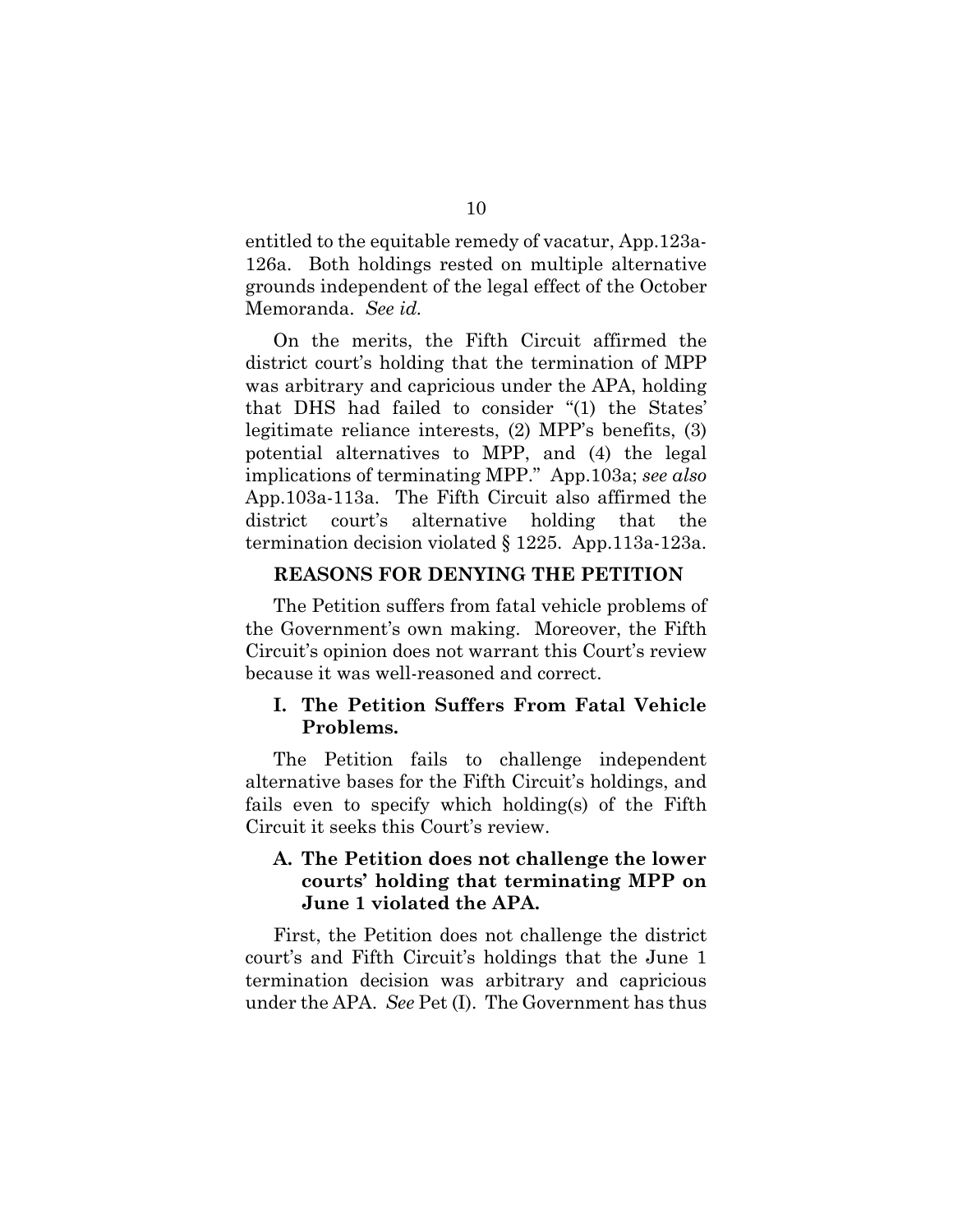abandoned its defense of the June 1 decision. *Id.* This APA holding provided an independent basis for the decision in both courts below. App.103a-113a, 190a-200a. The Petition's failure to challenge it presents a fatal vehicle problem. This Court's "power is to correct wrong judgments, not to revise opinions." *Herb* v. *Pitcairn*, 324 U.S. 117, 125 (1945). "This Court reviews judgments, not statements in opinions," *California* v. *Rooney*, 483 U.S. 307, 311 (1987), and it has "adhered with some rigor to the principle." *Camreta* v. *Greene*, 563 U.S. 692, 704 (2011). Further, this Court "ordinarily do[es] not consider questions outside those presented in the petition for certiorari," *Yee* v. *City of Escondido*, 503 U.S. 519, 535 (1992), and it should not do so here. Sup. Ct. R. 14.1(a) ("Only the questions set out in the petition, or fairly included therein, will be considered by the Court.").

#### **B. The Government fails to challenge multiple independent grounds for the Fifth Circuit's holdings.**

The Government attempts to explain its conspicuous omission by arguing in its second Question Presented that the Fifth Circuit erred by holding that the October Memoranda re-reterminating MPP had "no legal effect." Pet. (I). But this Question suffers from its own host of vehicle problems.

The Fifth Circuit did not determine that the October Memoranda "had no legal effect" in a vacuum. Indeed, the Government's question obscures two of the Fifth Circuit's several *holdings*: (1) that the appeal was not moot, App.33a-53a (Part II.B); and (2) that the Government was not entitled to the equitable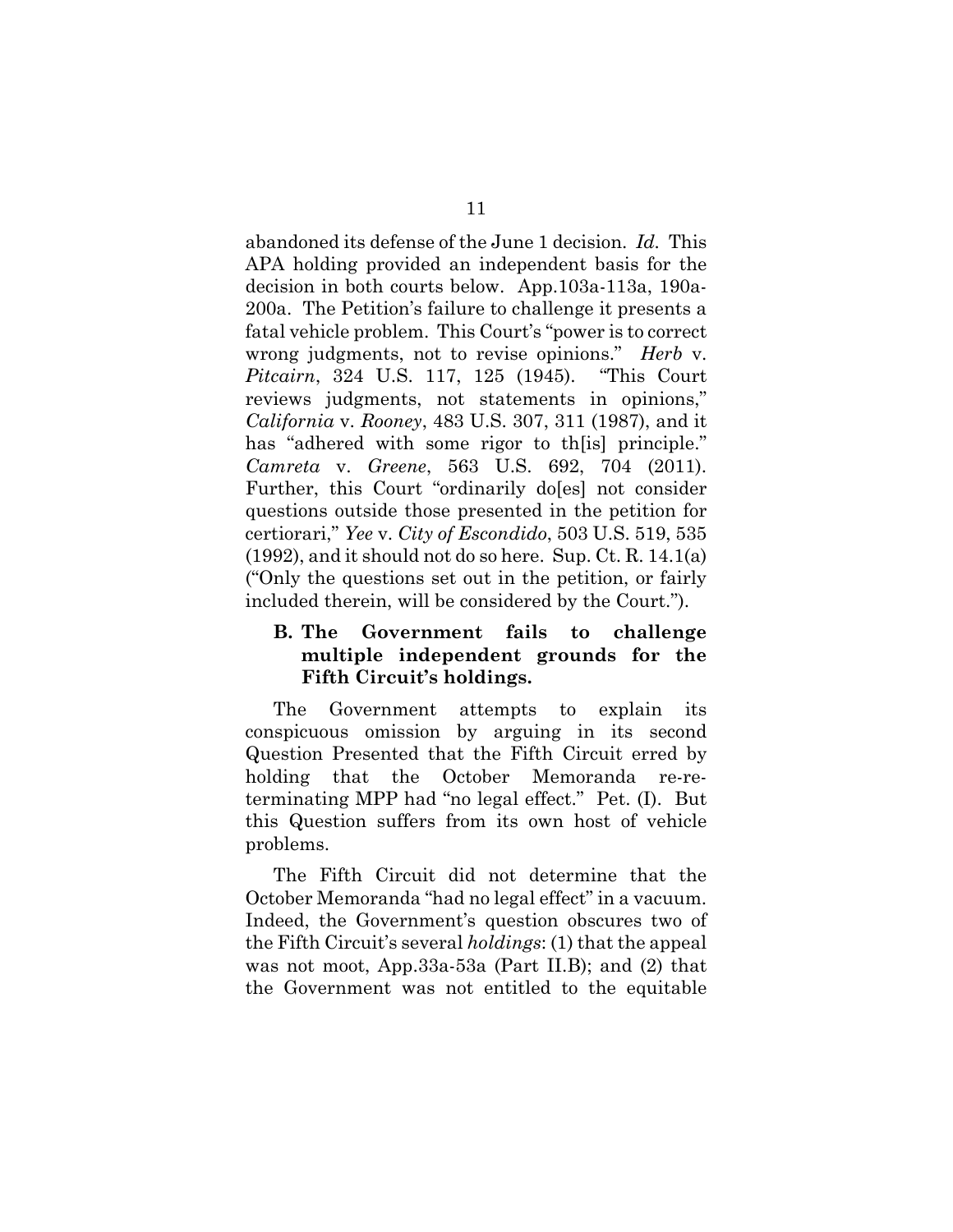remedy of vacatur, App.123a-126a (Part V.A). The Fifth Circuit also addressed the October Memoranda in holding (3) that the October Memoranda had not retroactively "un-finalized" the June 1 final agency action. App.21a-33a (Part II.A).

The Fifth Circuit rested each of these holdings on multiple alternative grounds, independent of the October Memoranda's "legal effect," that the Government does not raise in any Question Presented or address in its Petition. Any challenge to these alternative bases is forfeited. *Yee*, 503 U.S. at 535. And even if the Government had challenged them, these alternative grounds present splitless, factbound, and meritless questions that do not warrant this Court's review.

*First*, the Fifth Circuit held that the October Memoranda had "no legal effect" in rejecting the Government's argument that those Memoranda had mooted the appeal. App.33a-53a. But the Government no longer contends that the appeal is moot—instead, it asks this Court to decide (some of) the merits. Pet. (I). And the Fifth Circuit's mootness holding rested on three further independent grounds, that: (1) the Court could still grant effectual relief even if the October Memoranda had legal effect, App.37a-45a; (2) even if they had legal effect, the October Memoranda constituted a voluntary cessation of unlawful conduct by the losing party, which does not ordinarily moot a case, App.45a-52a; and (3) "independent principles of appellate law," such as the record rule and the fact that the Fifth Circuit is a "court of review, not of first view," meant that "the merits of DHS's actions on October 29 are not before us," App.52a-53a.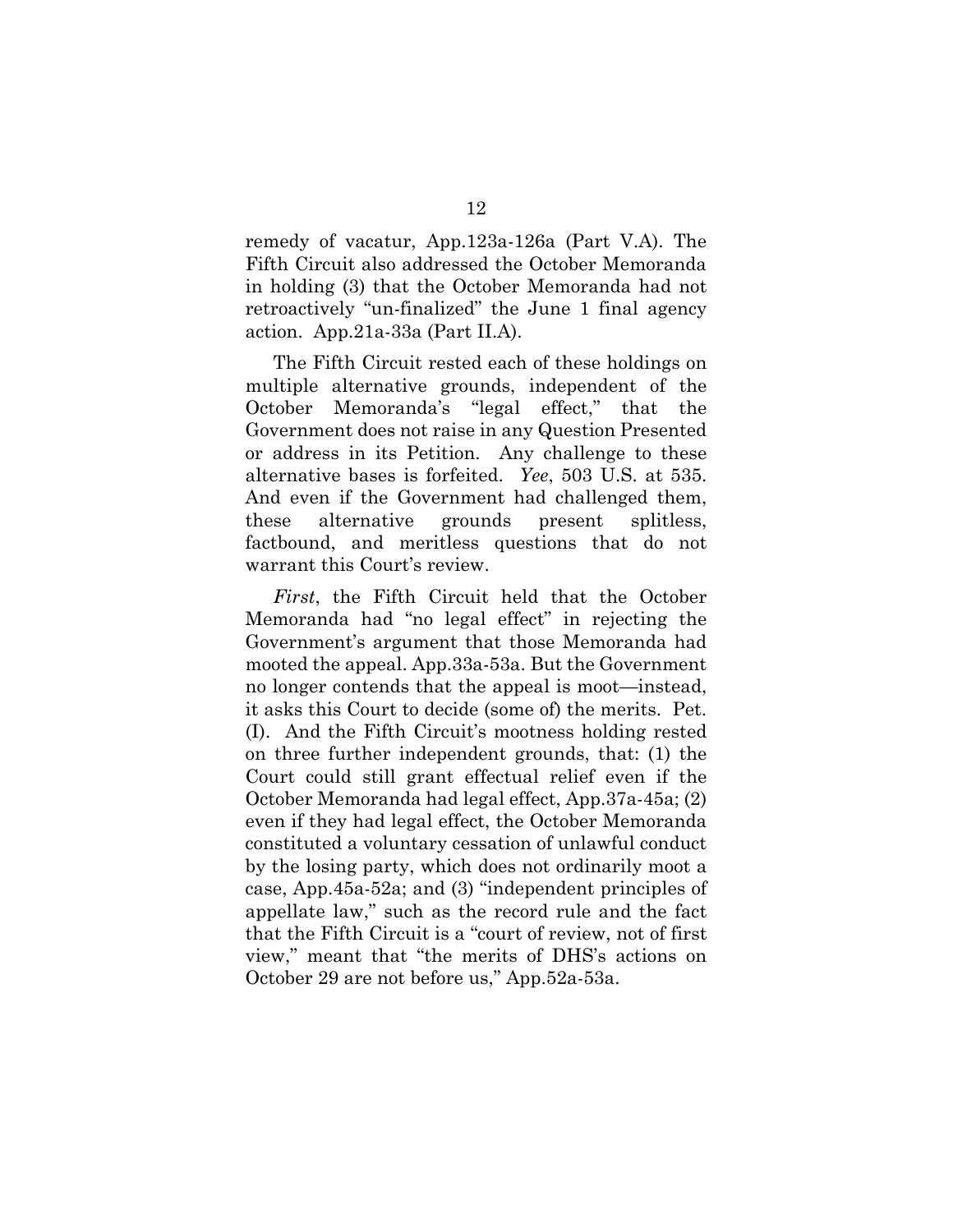The Fifth Circuit explicitly noted that each of these holdings was *independent* of its determination that the October Memoranda had "no legal effect." App.37a, App.45a, App.52a. The Petition does not challenge—or even discuss—any of these independent bases for the Fifth Circuit's mootness holding.

*Second*, the Fifth Circuit held that the October Memoranda did not entitle the Government to the equitable remedy of vacatur. App.123a-126a. Again, the Government does not directly challenge this *holding* of the Fifth Circuit, and the issue is not raised in either Question Presented. And again, the underlying question is splitless, factbound, and meritless.

Moreover, the Fifth Circuit's holding on vacatur is supported by at least two alternative bases that the Petition does not challenge or discuss. First, the Fifth Circuit held that "DHS's litigation tactics tilt the equities decidedly against vacatur." App.124a. As the Fifth Circuit noted, the Government had repeatedly engaged in "gamesmanship," App.47a, including multiple attempts to moot the case by issuing new memos and perpetrating other ambushes on the eve of critical deadlines. Issuing the October Memoranda two days before oral argument was the latest tactic in this long course of inequitable conduct. As the Fifth Circuit emphasized at the outset of its opinion, "the vacatur DHS requests is an equitable remedy, which is unavailable to parties with unclean hands. The Government's litigation tactics disqualify it from such equitable relief." App.3a.

In addition, the Fifth Circuit alternatively held that, even if the October Memoranda had legal effect,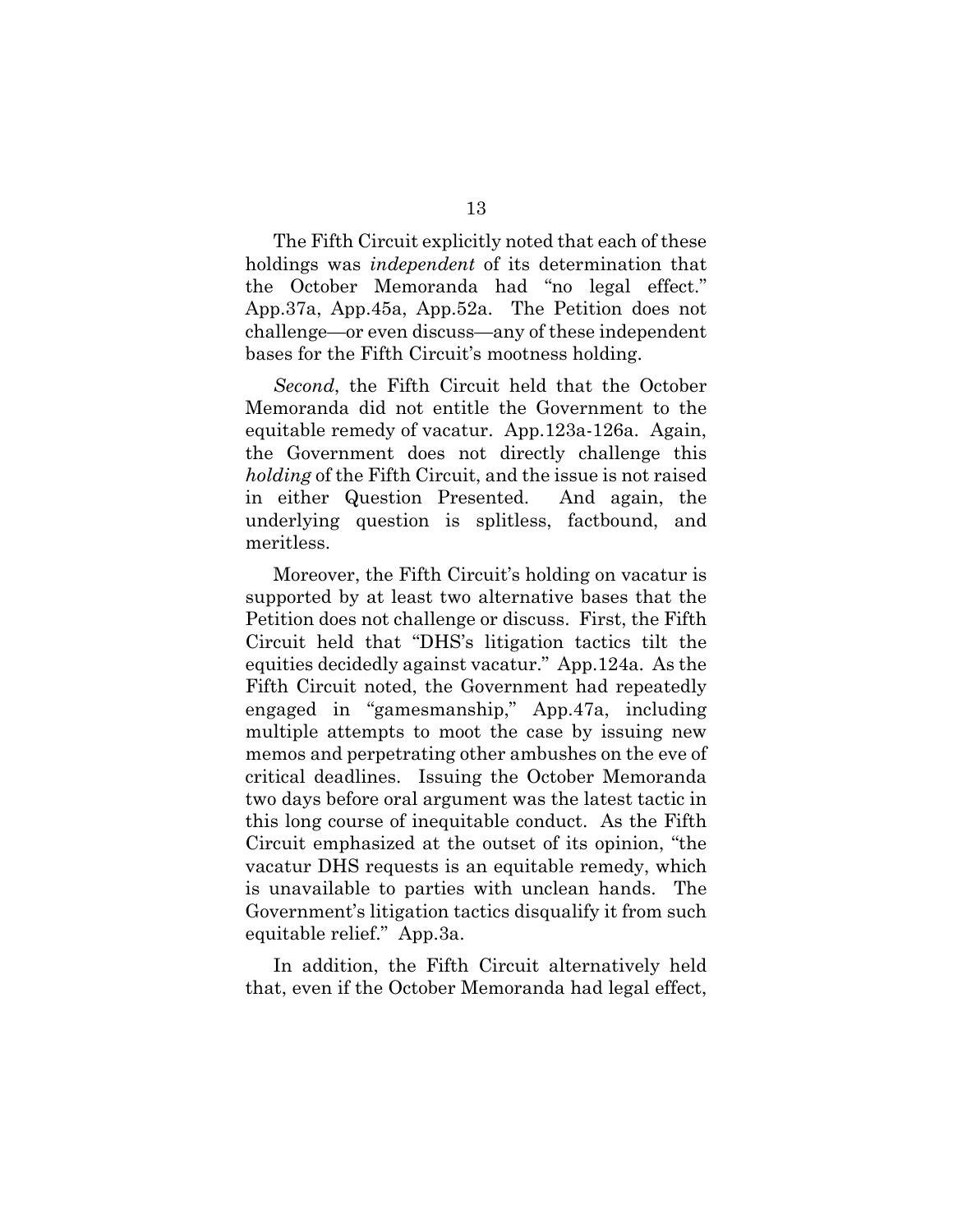DHS would not be entitled to the equitable remedy of vacatur because the October Memoranda constituted voluntary cessation of unlawful conduct by the losing party. App.124a, 126a; *see also* App.45a-52a. As the Fifth Circuit noted, "mootness attributable to a voluntary act of a nonprevailing party ordinarily does not justify vacatur of a judgment under review." App.124a (quoting *Friends of the Earth, Inc.* v. *Laidlaw Envtl. Servs.*, 528 U.S. 167, 194 n.6 (2000)). Here, regardless of the October Memoranda's "legal effect," the Fifth Circuit determined that "the Government comes nowhere near overcoming *Laidlaw*'s strong presumption against vacatur in a situation of voluntarily caused mootness." App.126a. Again, the Petition does not challenge this alternative holding.

*Third*, the Fifth Circuit held that the October Memoranda did not undermine its jurisdiction because they did not retroactively "un-finalize" the June 1 termination decision. App.21a-32a. The Petition does not challenge this holding, or even specifically address it. Pet. 24-31.

Moreover, the Fifth Circuit's holding rested on multiple independent bases—which, again, the Government fails to even raise, let alone challenge. First, the Fifth Circuit held that that "subsequent events can't un-finalize a final agency action." App.31a. This would still hold true even if the October Memoranda had accomplished a new "final agency action," and thus it provides an independent basis for the Fifth Circuit's holding. *See id.* Second, as noted above, the Fifth Circuit held that "independent principles of appellate law," such as the record rule and the fact that the Fifth Circuit is a "court of review,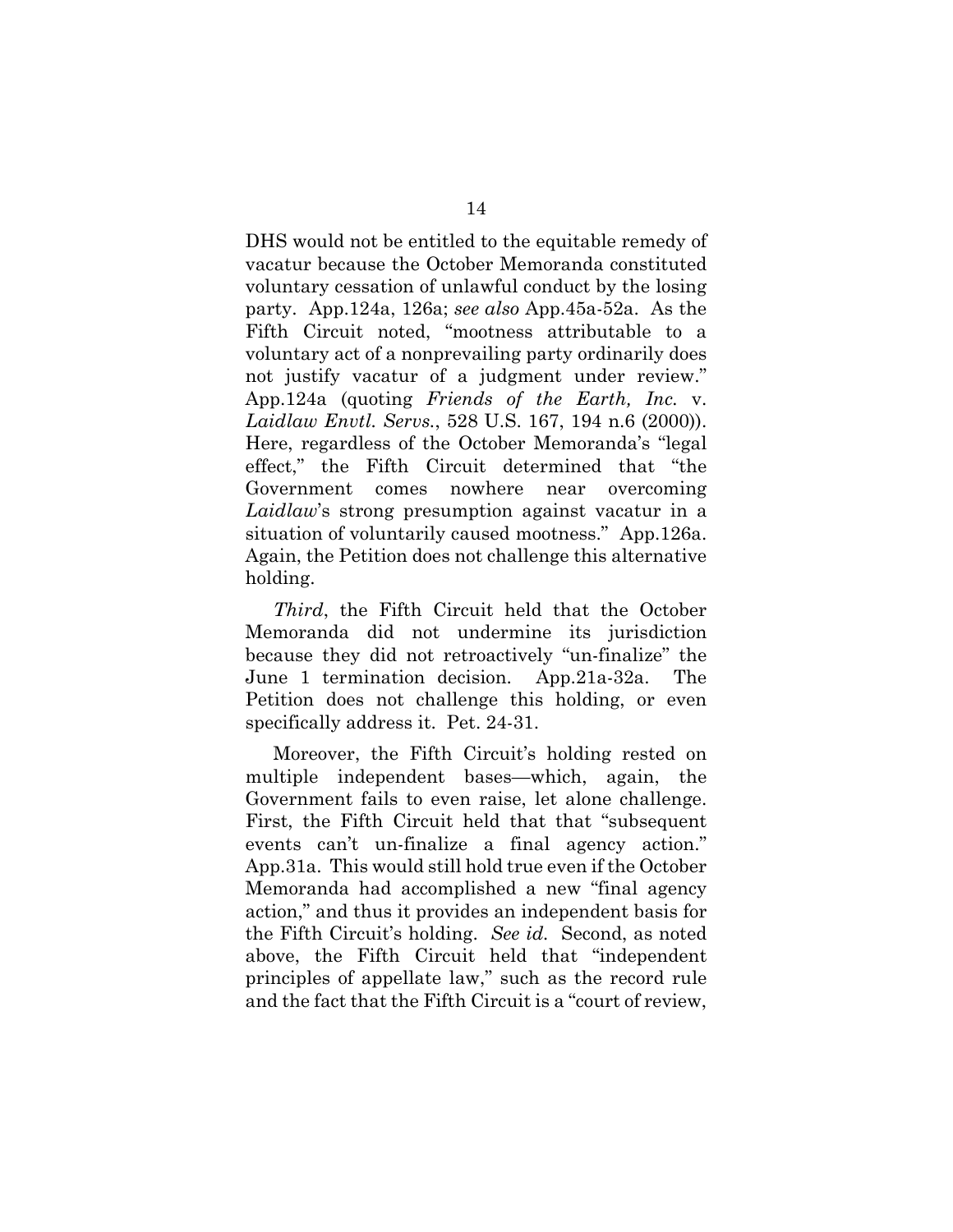not of first view," meant that "the merits of DHS's actions on October 29 are not before us." App.52a-53a. Again, the Government never challenges this holding or explains why it is incorrect. Third, the Fifth Circuit's holding rested on its determination that "[t]he Government's contrary view would never allow a court to make a final determination that any given action is final." App.31a. Instead, the Court "would be stuck in eternal limbo, waiting for the agency to give some carved-in-stone sign that the action in question is here to stay for good," which "would have absurd jurisdictional consequences." *Id.* The Government fails to address this alternative basis as well.

All this points to a deeper problem: The Government does not specify which of the Fifth Circuit's three holdings, if any, it purports to challenge. *See* Pet. (I) (Question Presented 2: "Whether the court of appeals erred by concluding that the Secretary's new decision terminating MPP had no legal effect."); *id.* at 24-31. Instead, it seeks review of a specific step in the Fifth Circuit's *legal reasoning* supporting these holdings. *See id.* But again, "[t]his Court reviews judgments, not statements in opinions." *Rooney*, 483 U.S. at 311. And for each relevant holding, the Fifth Circuit arrived at its destination through multiple independent paths, most of which did not rely on the "legal effect" of the October Memoranda.

Perhaps the Government is strategically reserving these arguments and will provide them in its reply brief. If so, that would stretch the phrase "fairly included therein" in Rule 14.1(a) beyond recognition. *See Yee*, 503 U.S. at 537 (holding that "a question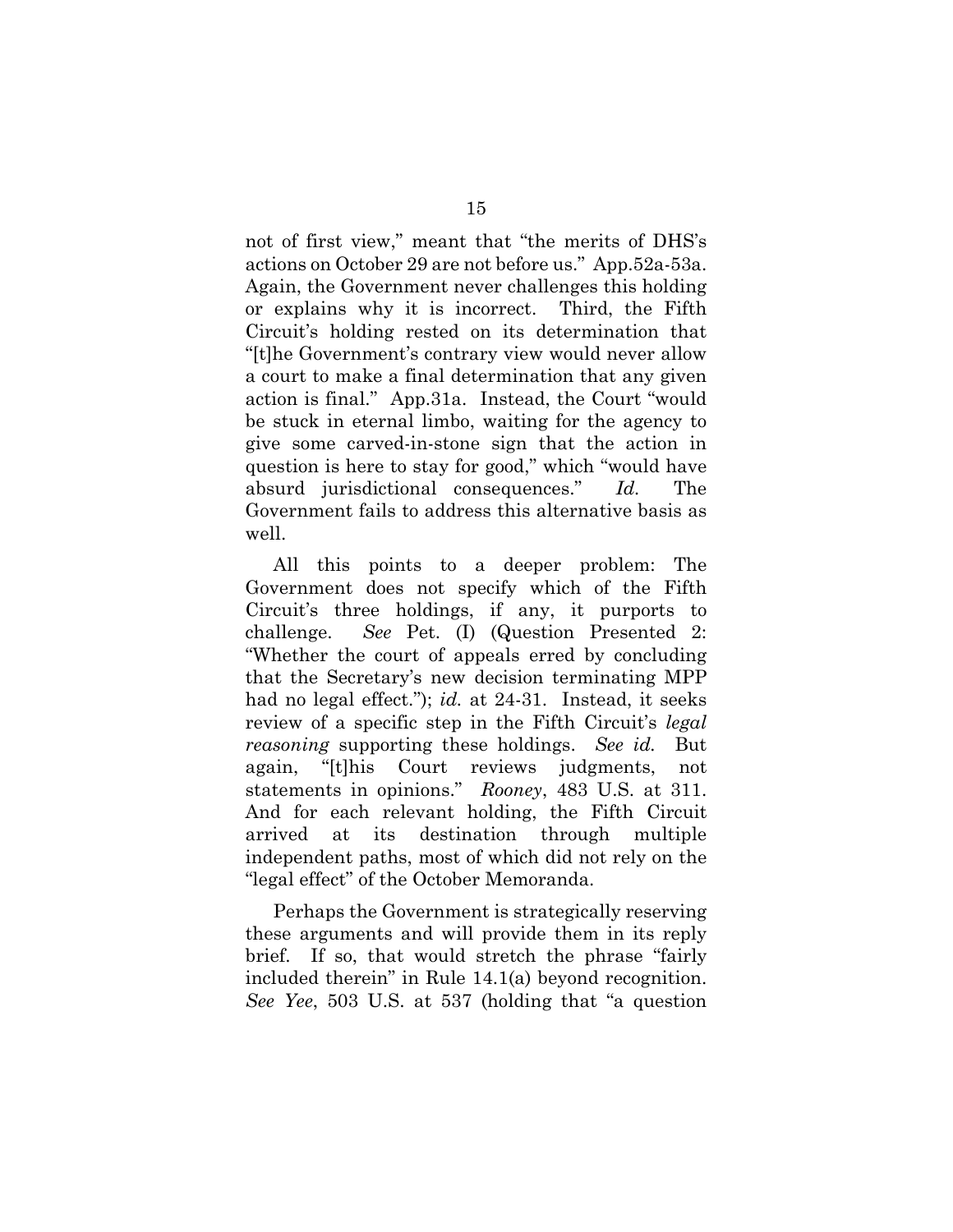*related* to the one petitioners presented, and perhaps *complementary* to the one petitioners presented," as not "fairly included therein"). In any event, a reply brief is too late to cure these problems. *See* STEPHEN M. SHAPIRO, ET AL., SUPREME COURT PRACTICE 511 (10th ed. 2013). And a brief on the merits would be far too late. *Taylor v. Freeland & Konz*, 503 U.S. 638, 645 (1992).

#### **C. The Government's Second Question Presented Is Meritless.**

Even if the second Question did not suffer from fatal vehicle problems, it would be meritless and unworthy of review.

As an initial matter, the Fifth Circuit's holding that the October Memoranda had no present "legal effect" was indisputably correct. As the Fifth Circuit noted, the October 29 Memoranda purported to do two things: (1) rescind the June 1 memorandum terminating MPP; and (2) re-terminate MPP, but *not until the district court's injunction may be judicially vacated in the future*. App.35a. But, as the Fifth Circuit noted, the district court had already accomplished (1) by vacating the June 1 memorandum and decision, and (2) has not yet happened. *Id.* Thus, the October Memoranda's "legal effect is one part nullity and one part impending." *Id.* The Government does not seriously dispute this reasoning, and its other arguments are unconvincing.

First, the Government argues that it is "routine" for a federal agency to pursue the "dual-track" approach of simultaneously appealing an adverse decision *and* issuing a new memorandum on remand while its own appeal challenging the remand is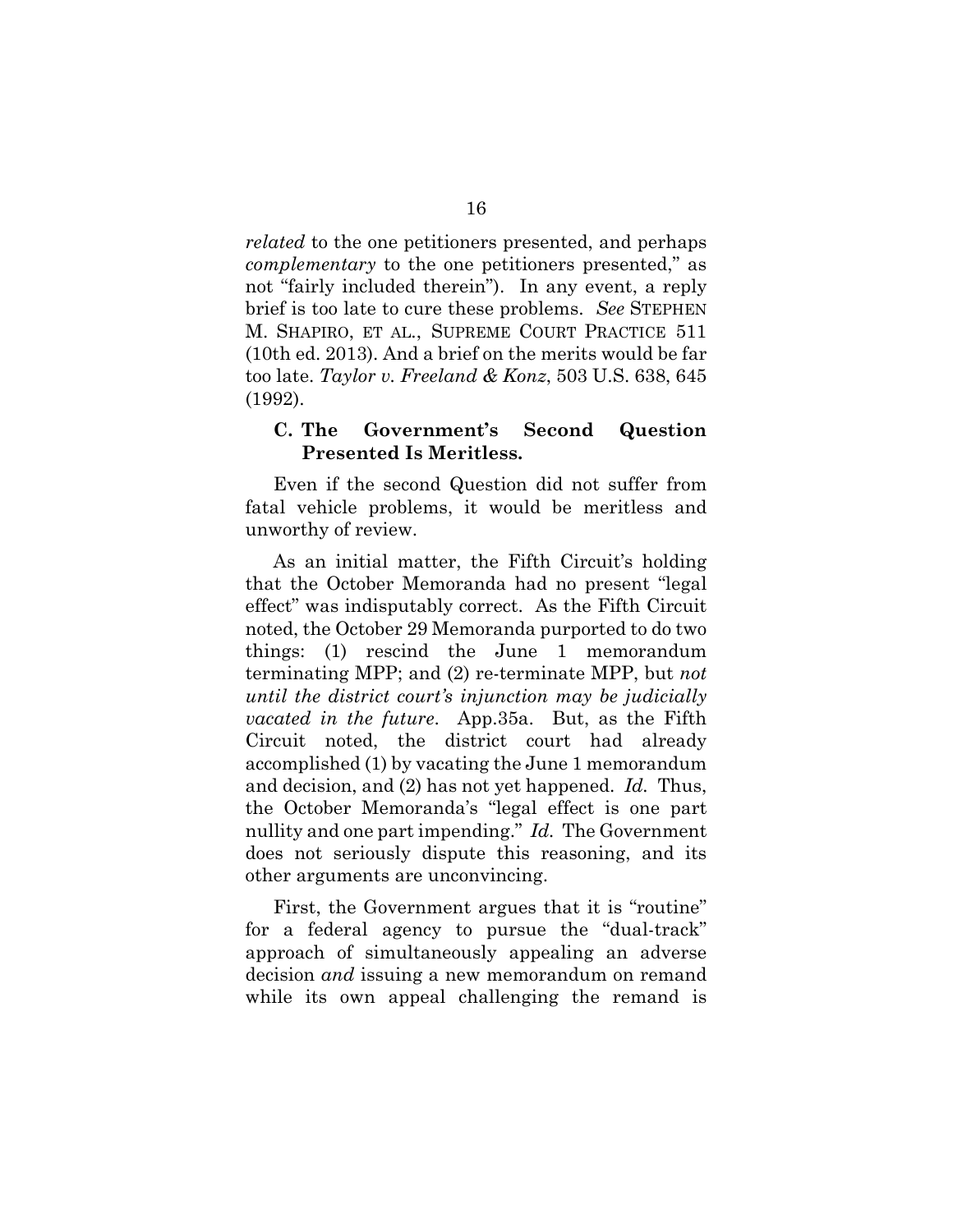pending. Pet. 24, 28. But the Government fails to cite a single case where any previous agency has had the chutzpah to attempt this. Pet. 24-31. To the extent it could, it would only highlight that this Court's review is unwarranted: if the Government "routine[ly]" treats the appellate process as a mere alternative to its own administrative process, then it cannot maintain that it requires this Court's discretionary intervention.

Second, citing *Department of Homeland Security* v. *Regents of the University of California*, 140 S. Ct. 1891 (2020), the Government contends that the October Memoranda "deal[t] the problem afresh" instead of merely providing additional reasons as "*post hoc* rationalizations" for an already-completed decision. Pet. 25-26. Given the factual and procedural history of this case, only the most naïve of observers could have believed that DHS returned to the issue "afresh" when it issued the October Memoranda. DHS's own declarants attested that DHS began permanently dismantling MPP in January and February 2021, several months *before* it formally terminated the program. App.207a-208a; *see infra* Part III. Since then, DHS engaged in a long course of inequitable conduct and maneuvering in attempt to frustrate judicial review of that decision, attempting to "moot" the case with new memos issued just before critical court deadlines, and "supplementing" the administrative record by backfilling a critical document on the eve of trial. The October Memoranda were the latest gambit in what the Fifth Circuit variously described as "unclean hands," "litigation tactics," a "pattern of belated shifts," "eleventh-hour" surprises, "gamesmanship," throwing a "last-minute wrench," and playing "a game of heads I win, tails I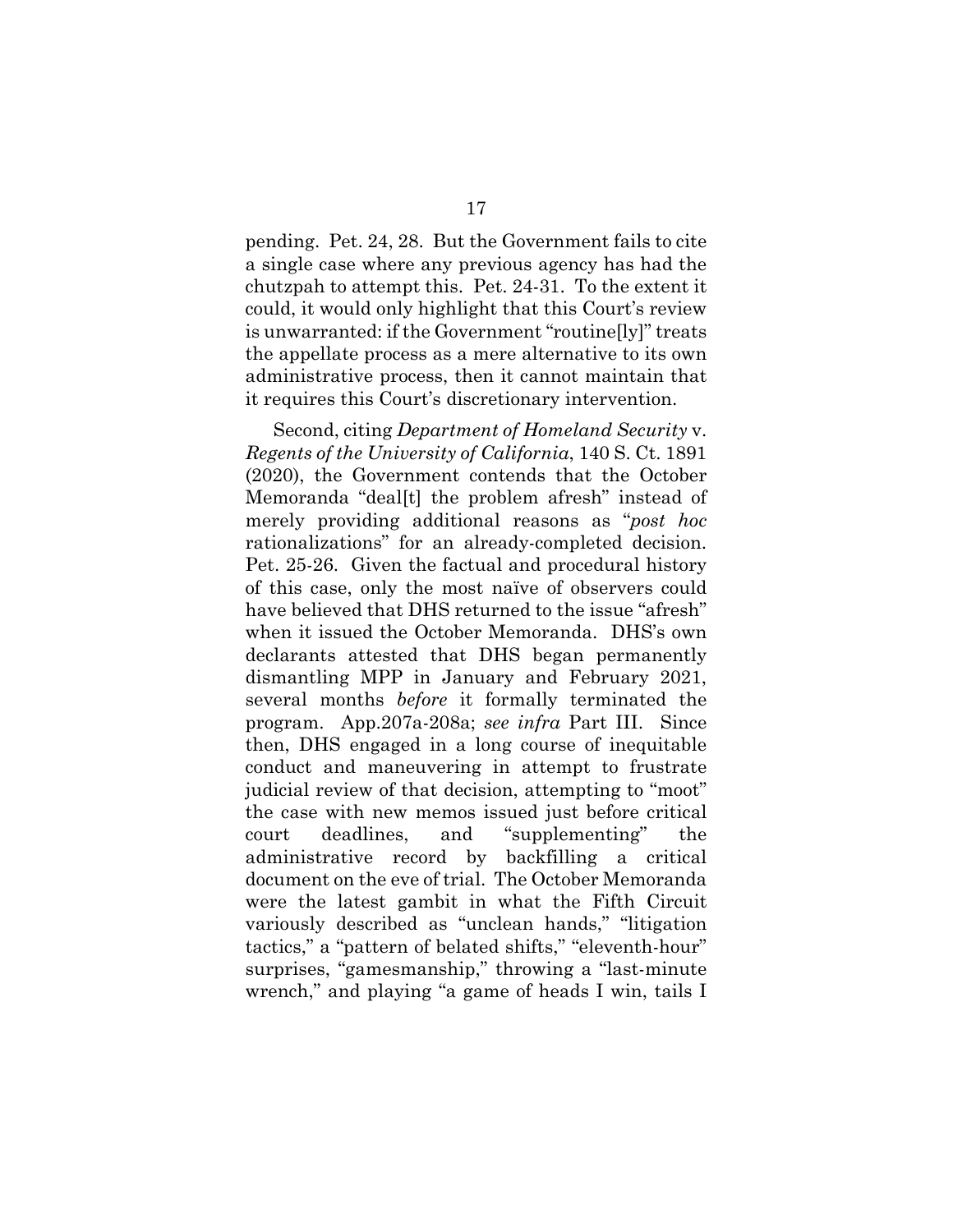win, and I win without even bothering to flip the coin." App.3a, 47a, 48a, 50a, 124a, 125a.

Moreover, DHS's September 29 press release openly stated—both in the title, and three times in the body—that it was *not* considering MPP afresh, and that "terminating" MPP was a foregone conclusion. App.28a. This statement was consistent with every action that DHS had taken since January 20 and that it would take afterward.

Against this evidence, the Government cites only its self-serving recital in the October Memoranda themselves that it considered the issues anew, claiming that this recital is entitled to the "'presumption of regularity' owed to agency action." Pet. 31 (quoting *Citizens to Preserve Overton Park* v. *Volpe*, 401 U.S. 402, 415 (1971)). But the Fifth Circuit effectively found that any such presumption—if it applied at all—was demonstrably overcome. This Court, likewise, is "not required to exhibit a naiveté from which ordinary citizens are free." *Department of Commerce* v. *New York*, 139 S. Ct. 2551, 2575 (2019) (quoting *United States* v. *Stanchich*, 550 F.2d 1294, 1300 (2d Cir. 1977) (Friendly, J.)).

This case presents even more compelling reasons than in *Regents* to conclude that the agency's later memoranda "can be viewed only as impermissible *post hoc* rationalizations." 140 S. Ct. 1909. Indeed, the "multiple-memorandum agency process" in *Regents* was "strikingly similar to the process here." App.44a. As *Regents* predicted, DHS's "belated justifications" in this case have "forc[ed] both litigants and courts to chase a moving target." 140 S. Ct. at 1909. "[T]he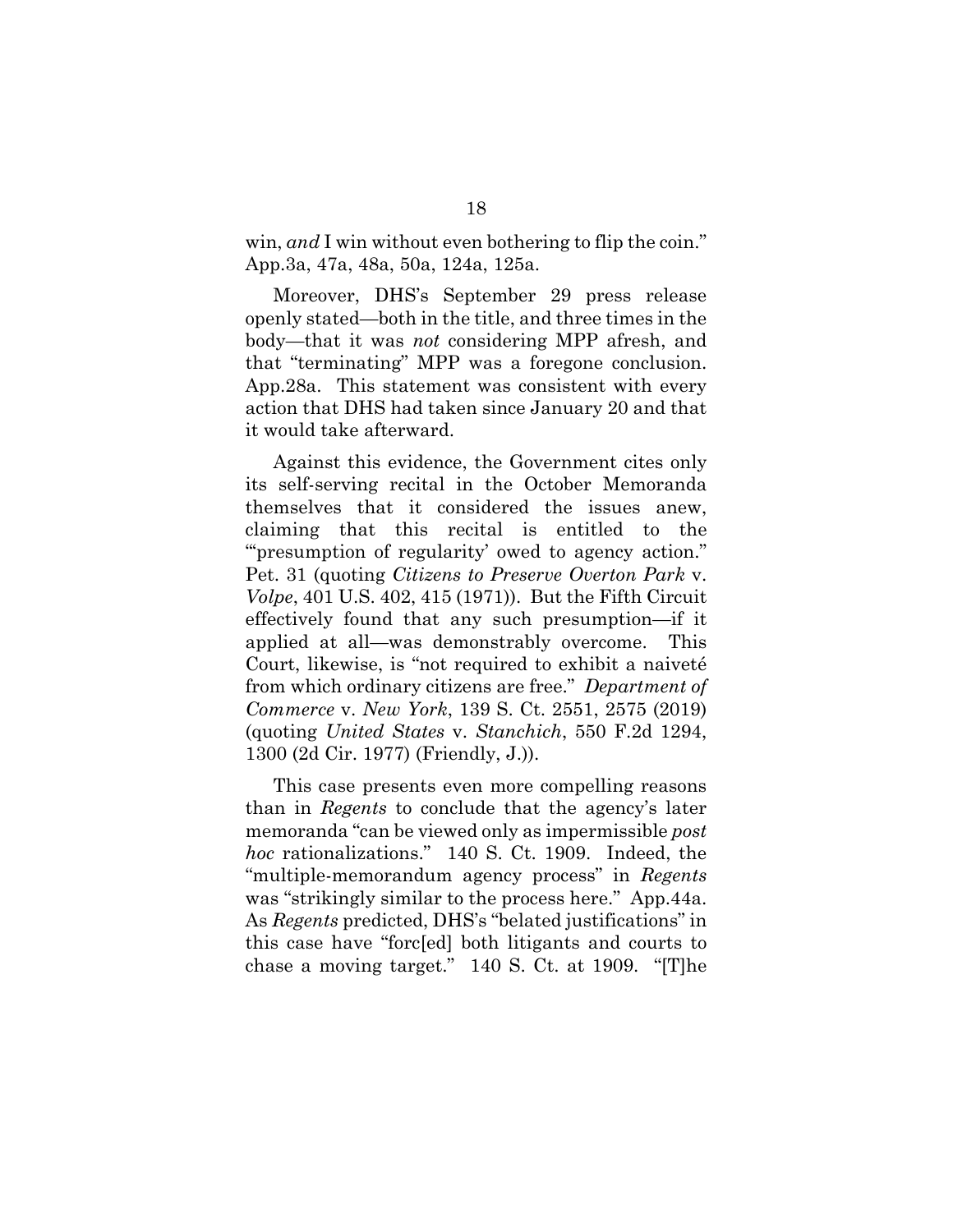Government should turn square corners in dealing with the people." *Id.* It has not done so here.

The Government also urges that the October Memoranda should be viewed as DHS's fresh look at the problem, because (1) they were issued after a remand order to reconsider the issue, and (2) they were issued by the agency head rather than through "arguments of appellate counsel" or "litigation affidavits." Pet. 27. The Government does not explain how these new Memoranda were properly before the Fifth Circuit *at all*, since they were issued long after *the Government* brought the case on appeal—unlike in *Regents*. In any event, one of the dissenting opinions in *Regents* made very similar arguments. *See* 140 S. Ct. at 1933-34 (Kavanaugh, J., dissenting). Those arguments should fail here as well. 140 S. Ct. at 1909.

The Government faults the Fifth Circuit for relying on the D.C. Circuit's "reopening" doctrine to assess whether DHS had actually reopened the termination decision. Pet. 29-30 (citing *Nat'l Ass'n of Reversionary Prop. Owners* v. *Surface Transp. Bd.*, 158 F.3d 135, 141 (D.C. Cir. 1998) ("*NARPO*")). But the reopening doctrine presents a very close analogue to the question whether the October Memoranda actually reconsidered the termination decision, *see NARPO*, 158 F.3d at 141, and the Government offers no better analogue. For the reasons explained by the Fifth Circuit, App.28a-30a, the reopening doctrine's factors provide helpful guidance for determining whether "the agency actually reconsidered the rule." *NARPO*, 158 F.3d at 141. In any event, the result would be the same under any test, because "the overall context establishes beyond doubt that DHS didn't reopen the Termination Decision." App.30a.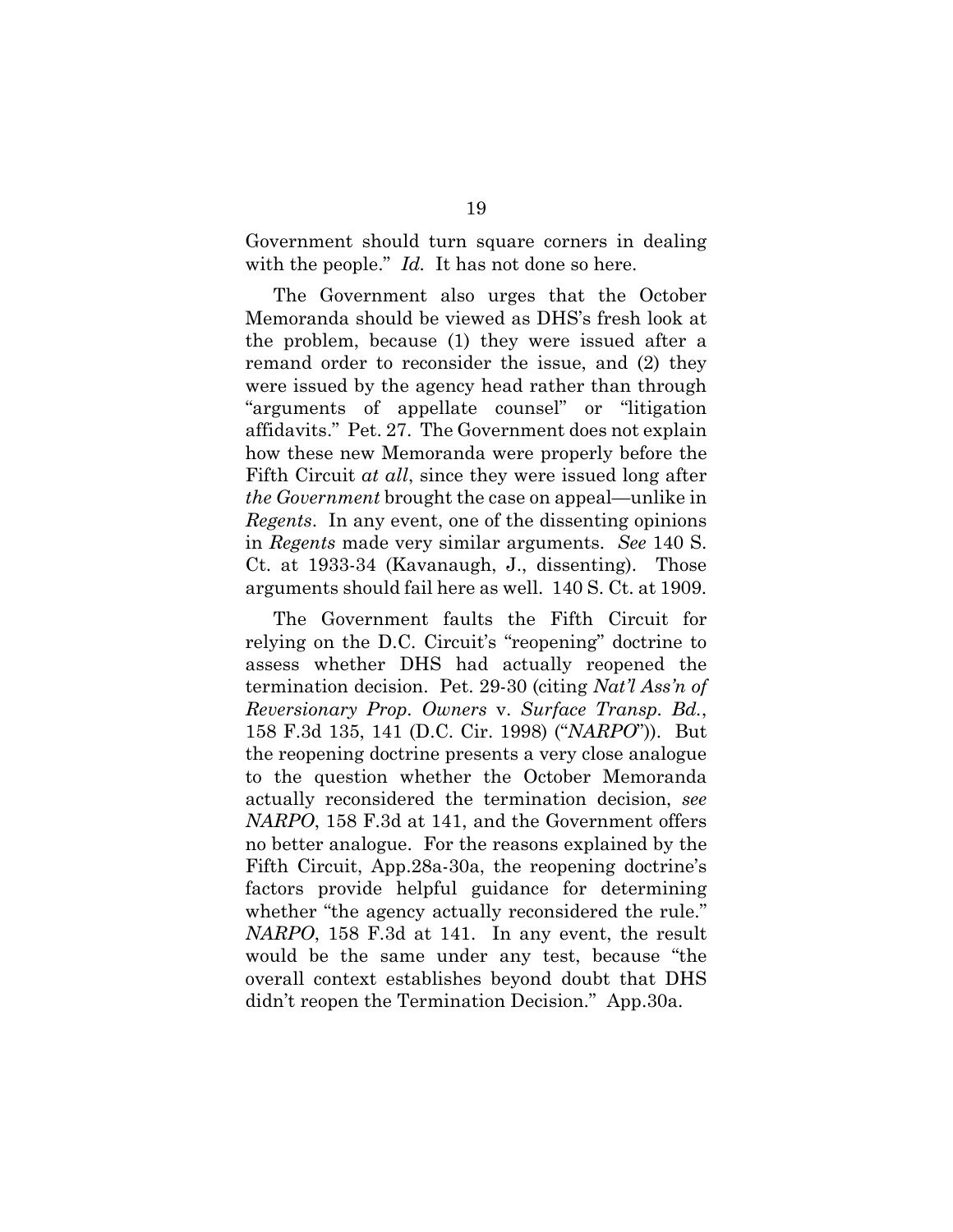In the alternative, the Government argues that "where … an agency 'explicitly' reconsiders a prior decision," it has reopened the prior action. Pet. 30 (citing *Public Citizen* v. *Nuclear Regulatory Comm'n*, 901 F.2d 147, 151 (D.C. Cir. 1990)). But here, the agency "explicitly," *id.*, stated that it was *not* reconsidering the termination decision in its September 29 announcement, which the Fifth Circuit noted was "the closest thing this case has to an NPRM." App.28a. That announcement was entitled "DHS Announces Intention to Issue New Memo *Terminating* MPP," and it stated three times in the body that it would issue a new memorandum "*terminating*" MPP. *Id.* (emphases added). As the Fifth Circuit stated, "[t]he title leaves nothing to the imagination, and neither does the text." App.29a. "The announcement set forth DHS's *conclusion* in unmistakable terms." *Id.*

The Government suggests that the agency might have genuinely reconsidered the decision in the weeks between the district court's judgment and the September 29 announcement. But the Government cites nothing concrete to support this inference, and it would contradict everything the agency did both before and after that time period. Again, this Court need not indulge "naiveté" here. *Dep't of Commerce*, 139 S. Ct. at 2575.

Further, the Government offers no meaningful response to the Fifth Circuit's fundamental criticisms of its "dual-track" approach. *See* App.124a-126a. The Fifth Circuit pointed out that the Government could have *either* (1) declined to pursue an appeal, issued a new agency action on remand, and sought relief from the district court from its final judgment under Rule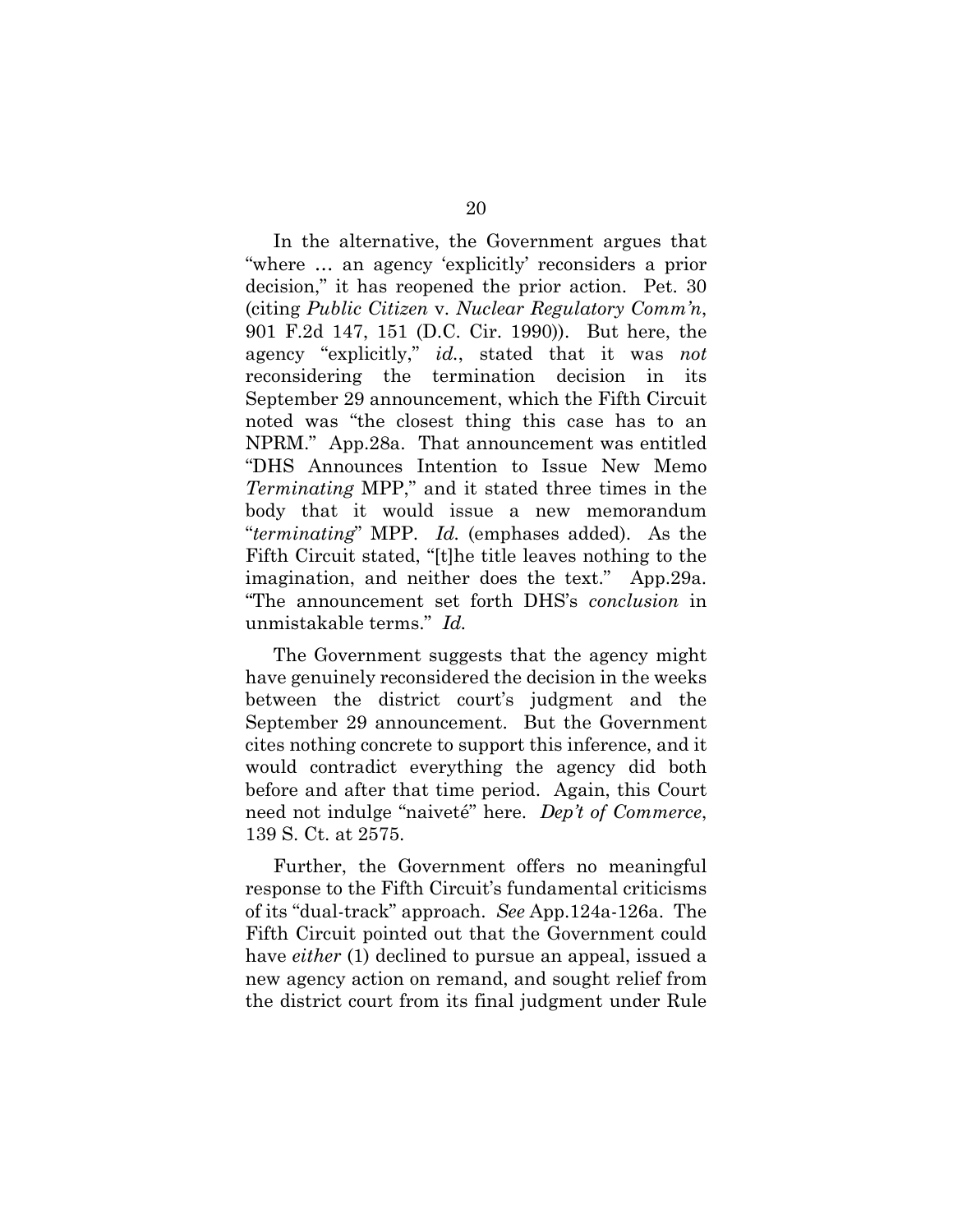60(b) (whose ruling it could then appeal); *or* (2) pursued the appeal to final judgment, and then, if it lost the appeal, reconsidered the termination decision on remand and *then* sought relief under Rule 60(b) (and, if necessary, appealed again). App.124a-125a. What's more, the Government "could've switched from Option 2 to Option 1 at any time." App.126a n.19. But the Government's attempt to do *both at the same time* is unprecedented and violates basic principles of appellate practice. "Just as a litigant cannot notice an appeal and then continue litigating the case in the district court, an agency cannot notice an appeal and then act as if it has accepted the remand order." App.52a.

The Government complains that the Fifth Circuit's ruling "leaves DHS no viable pathway for providing that additional consideration and explanation," Pet. 27, but that is plainly incorrect. Whenever the appellate process is concluded, the agency will have a full opportunity to reconsider its decision on remand and then seek reconsideration from the district court—provided it genuinely reconsiders the decision the next time. What DHS cannot do is to *both* challenge the remand order on appeal *and* try to destroy appellate jurisdiction by purporting to comply with it at the same time. App.126a. As the Fifth Circuit said, "the Government made the bed it's attempting to not sleep in." App.37a.

The Government contends that its "dual-track approach was particularly necessary here," because "the agency had to pursue its appeal to obtain review of the district court's unprecedented interpretation of Section 1225." Pet. 28; *id.* at 13. But the Government could have pursued appellate review of the Section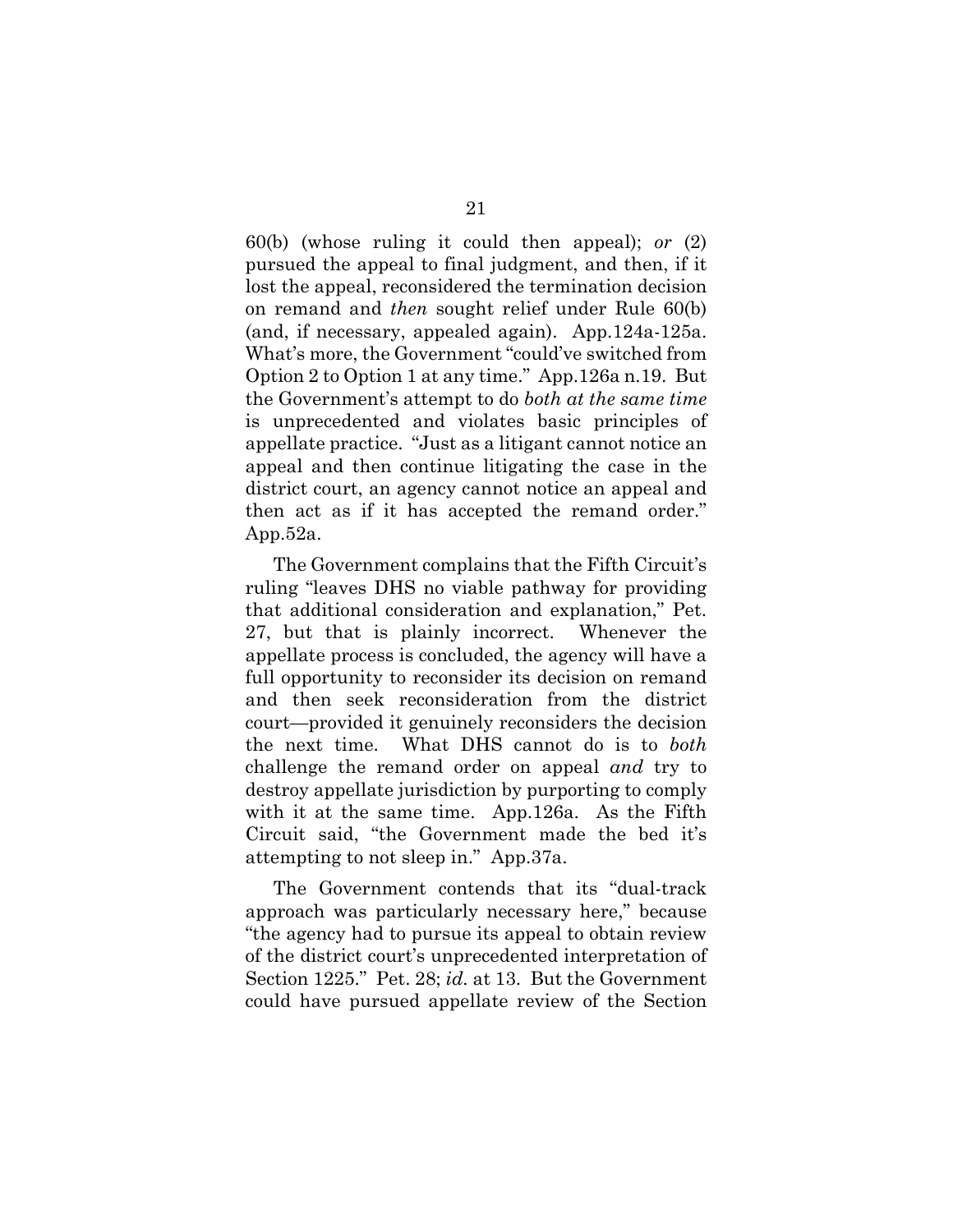1225 holding on direct appeal without reissuing a new memorandum in the midst of its appeal, as both its stay motions and its Petition demonstrate. To be sure, it should have also challenged the district court's APA holding, but the litigation consequences of its failure to do so are entirely of the Government's making.

Moreover, the Government implies that it could not raise the Section 1225 issue in a Rule 60(b) motion, Pet.28, but it cites no authority for that claim. The district court vacated the agency action and remanded in part because of DHS's failure to consider its statutory obligations under Section 1225. It is far from clear why the Government could not have challenged the statutory holding in its Rule 60(b) motion, and raised that issue on appeal, had it pursued the Fifth Circuit's Option 1.

In sum, the Government does not get a second doover while it is challenging the judicial invalidation of its first do-over on appeal. And it emphatically does not get an endless succession of do-overs every time it faces a permanent injunction against an unlawful agency action. "To describe the Government's position is to demonstrate its absurdity." App.34a.

#### **II. Section 1225 Mandates Detention, and DHS Must Use Available Tools, Including MPP, to Fulfill That Mandate.**

Suppose a parent says to her child: "You *must* eat all your broccoli. If you wish, you *may* eat it with ketchup." And suppose the child responds: "It is impossible to eat my broccoli without ketchup because broccoli makes me choke and gag, and I cannot swallow it. I could get it down with ketchup. But you have offered me *discretion* on whether to eat it with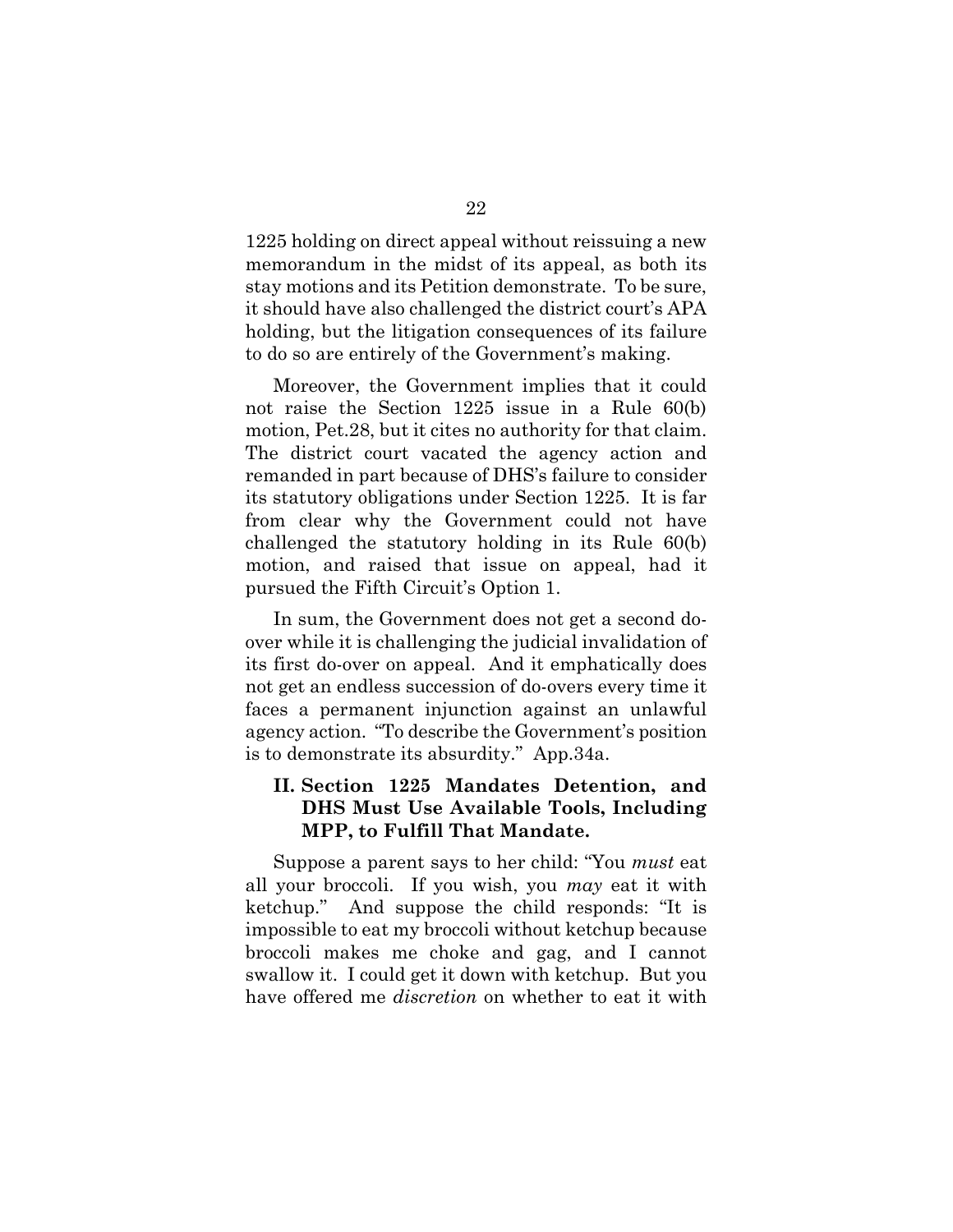ketchup. I exercise that discretion and decline to use ketchup. Therefore, I will eat no broccoli." This response would undoubtedly be met with peals of laughter, and a renewed instruction to eat the broccoli, with or without ketchup.

The Government's position here is no different. Section  $1225(b)(2)(A)$  provides that the Secretary *must* detain arriving applicants for admission pending removal proceedings, unless the alien is clearly and undoubtedly entitled to admission. 8 U.S.C. § 1225(b)(2)(A) ("… *shall* be detained…."); *see also id.* §§ 1225(b)(1)(B)(ii), (b)(1)(B)(iii)(IV) (same). Section  $1225(b)(2)(C)$  provides that, in the alternative, the Secretary *may* return such an alien to contiguous territory pending removal proceedings. The Government lacks capacity to detain the vast majority of arriving applicants for admission. Pet.15-16. And the Government declines to exercise its discretion to return arriving aliens to Mexico. Thus, the Government contends, it may continue to systematically violate its detention obligations under  $\S$  1225(b)(2)(A) by unlawfully releasing tens of thousands of aliens per month into the United States, while steadfastly refusing to exercise its option to return a single alien to Mexico during removal proceedings.

In this manner, the Government confines itself in a "box" of "can'ts-and-don't-wants." App.120a. It takes a statutory regime that explicitly directs that almost *no* arriving aliens shall be released in the United States pending removal proceedings, and transforms it into a regime where almost *all* arriving aliens are released into the United States pending removal proceedings. That is a "powerful indication"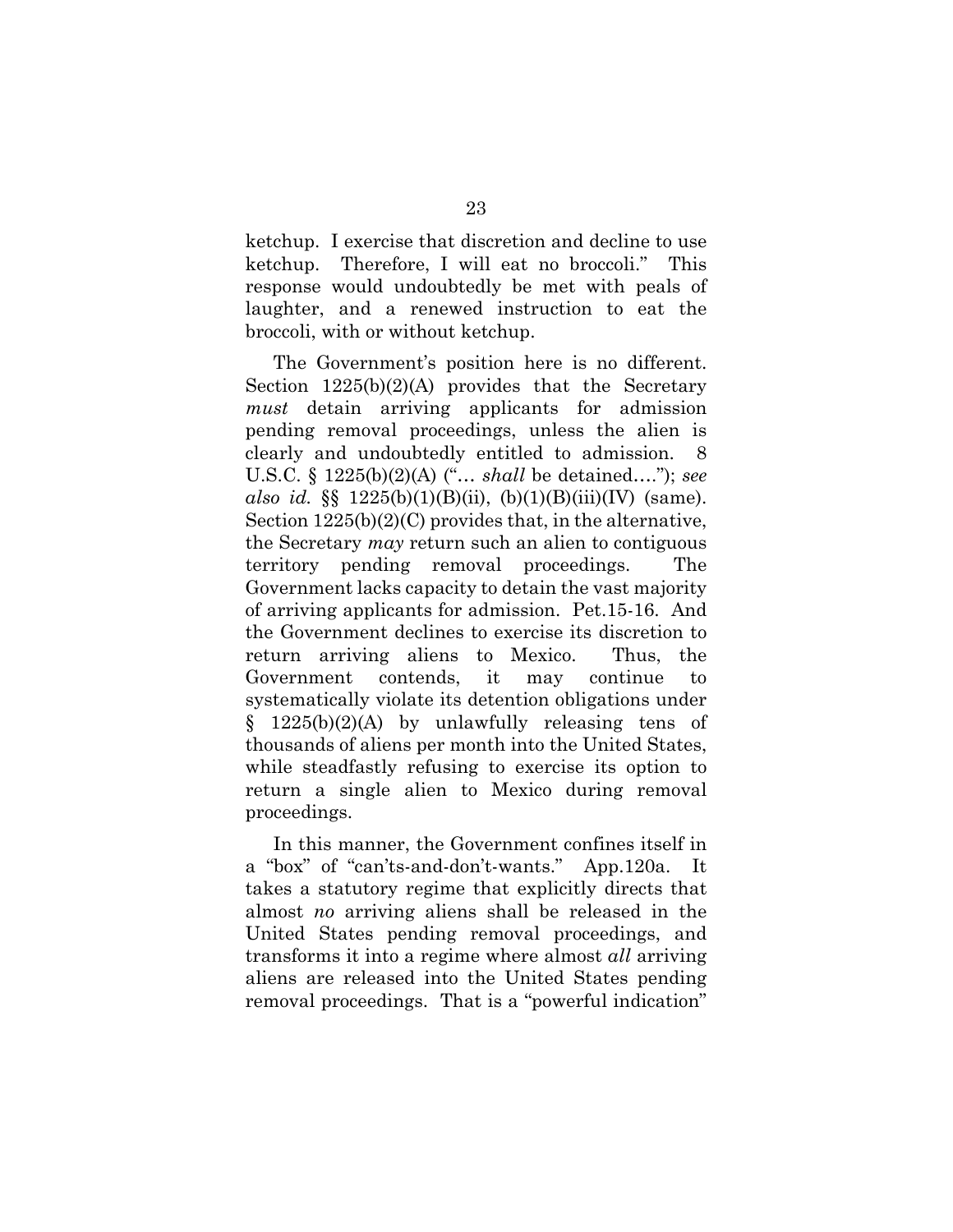that the Government "has made a mess of this statute." *Hamdan* v. *Rumsfeld*, 548 U.S. 557, 669 (2006) (Scalia, J., dissenting).

Indeed, the Government's position violates both plain English and common sense. When one has both (1) an obligation to do something, and (2) a discretionary option that offers a potential means to fulfill the obligation; but (3) under the circumstances, the discretionary obligation is the *only* method of fulfilling the obligation; then the discretionary option becomes obligatory.

The Government responds by stoutly insisting that "may" means "may" in  $\S 1225(b)(2)(C)$ , and thus it can "never" be ordered to employ its contiguous-territoryreturn authority. Pet. 16. But to make this argument, the Government must divorce subparagraph (C) from subparagraph (A) of the *same statutory paragraph*, and "focus] on  $\S 1225(b)(2)(C)$  in isolation." App.79a. This is unreasonable. Not only are (b)(2)(A) and  $(b)(2)(C)$  contained in the same statutory paragraph (*i.e.*, (b)(2)), but *they explicitly cross-reference each other*. *See* 8 U.S.C. § 1225(b)(2)(A) ("Subject to subparagraphs (B) and (C)...."); *id.* §  $1225(b)(2)(C)$ ("In the case of an alien described in subparagraph (A)…"). Through these cross-references, both subparagraphs establish beyond doubt that the contiguous-territory-return authority in  $(b)(2)(C)$ constitutes an *alternative* to the mandatory-detention regime of (b)(2)(A). *See id.*

In the Fifth Circuit's words,  $(b)(2)(C)$  is a "statutory safety valve to address that [detentioncapacity] problem." App.4a. Subparagraph  $(b)(2)(C)$ "is, of course, discretionary. But it does not undo the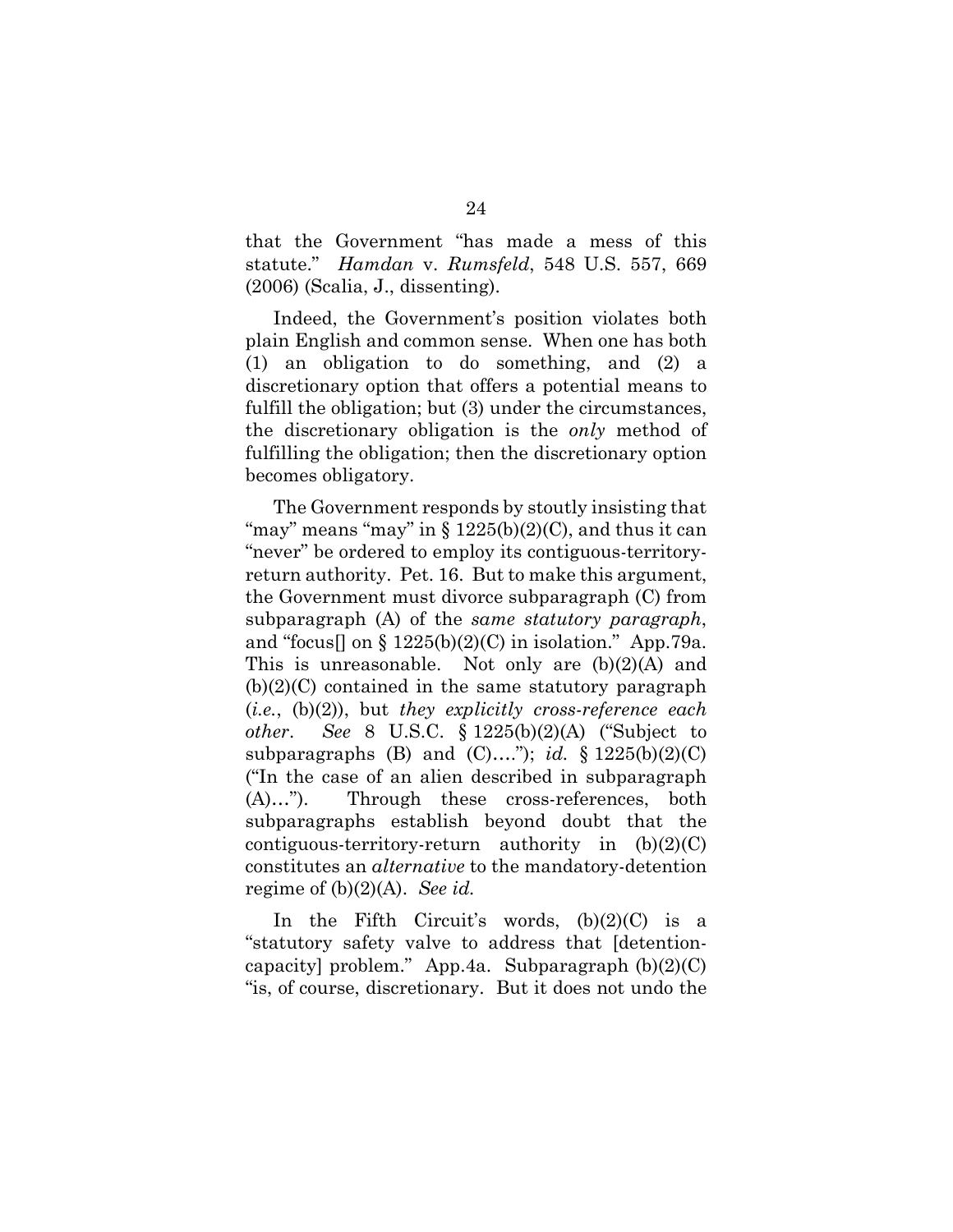obvious fact that (A) is otherwise mandatory." App.116a. "Reading both [subparagraphs] together, rather than the first in isolation," "informs the grant of authority" in paragraph (b)(2) as a whole. *Alabama Association of Realtors* v. *Dep't of Health and Human Servs.*, 141 S. Ct. 2485, 2488 (2021).

The Government's other arguments fare no better. Having insisted that "may" means "may" in  $(b)(2)(C)$ , Pet. 16, the Government then pivots to contend that "shall" *also* means "may" in (b)(2)(A). Pet. 20-21 (citing *Town of Castle Rock* v. *Gonzales*, 545 U.S. 748, 760 (2005)). But in *Jennings* v. *Rodriguez*, 138 S. Ct. 830 (2018), this Court rejected the same interpretation of the same phrase "shall be detained" in the same statutory provision. *Jennings* repeatedly held that the phrase "shall be detained" in 8 U.S.C.  $\S 1225(b)(2)(A)$ , like the same phrase in  $(b)(1)(B)(ii)$ , requires *mandatory* detention. "Read most naturally, §§ 1225(b)(1) and 1225(b)(2) … *mandate detention* of applicants for admission until certain proceedings have concluded." *Jennings*, 138 S. Ct. at 842 (emphasis added). "[Sections]  $1225(b)(1)$  and  $(b)(2)$  do not use the word 'may.' Instead, they unequivocally *mandate* that aliens falling within their scope 'shall' be detained." *Id.* at 844 (emphasis added). "Unlike the word 'may,' which implies discretion, the word 'shall' usually connotes a requirement." *Id.* (quoting *Kingdomware Technologies, Inc.* v. *United States*, 136 S. Ct. 1969, 1977 (2016)). "[Section] 1225(b)(2) *requires* detention for a removal proceeding." *Id.* (emphasis added). "[Sections  $1225(b)(1)$  and  $(b)(2)$ *mandate detention* of aliens throughout the completion of applicable proceedings…." *Id.* at 845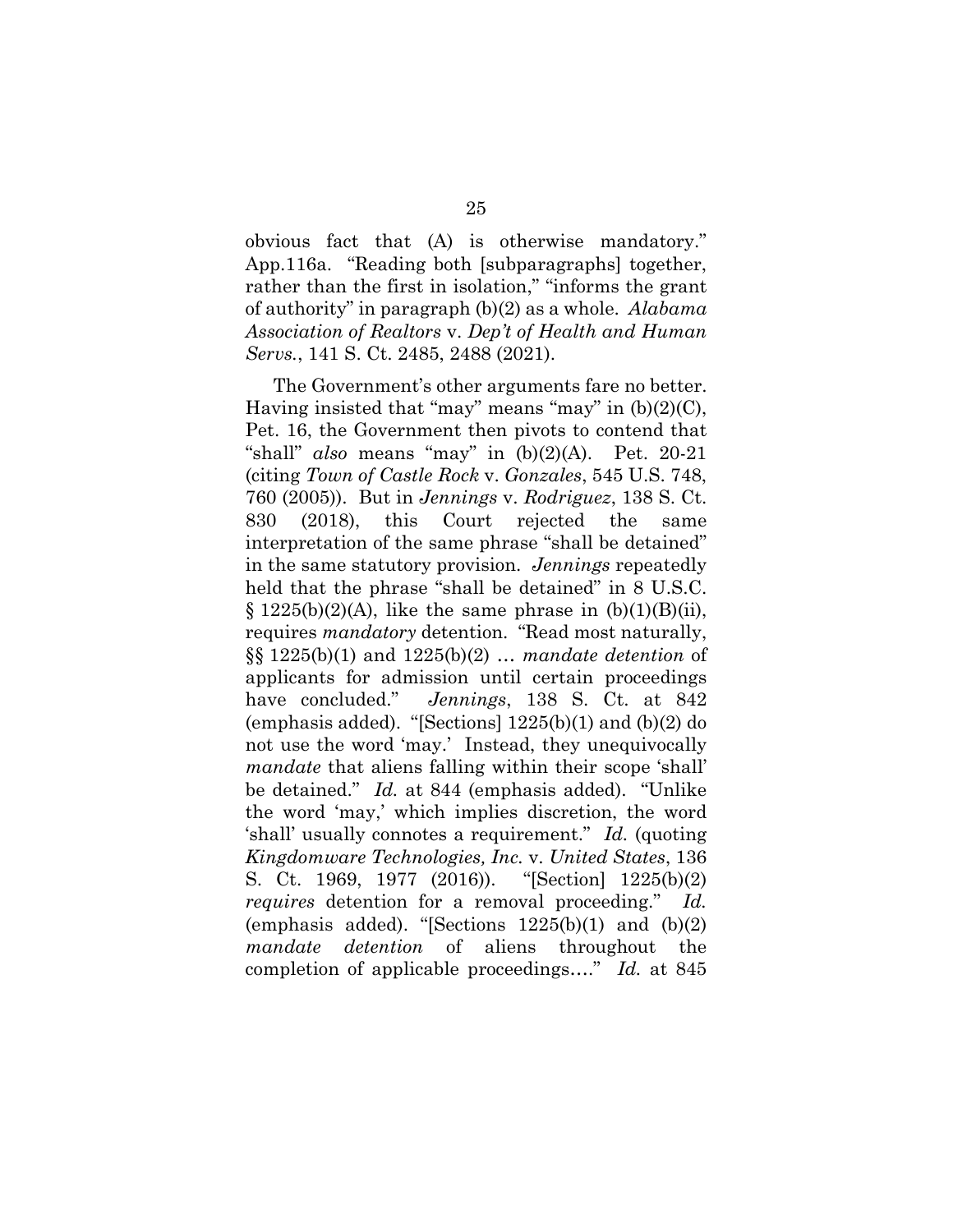(emphasis added). *Jennings* squarely forecloses the Government's argument to the contrary.

*Sanchez-Avila*, on which the Government relies, reached the same conclusion. *In re Sanchez-Avila*, 21 I. & N. Dec. 444, 457 (1996). *Sanchez-Avila* held that, in § 1225, "Congress contemplated that aliens seeking admission to the United States, who did not appear to be clearly admissible, in the ordinary course would be detained in custody for further proceedings," and that "[t]he language of section 235(b) [*i.e.*, § 1225(b)] stating that an alien 'shall be detained for further inquiry' … clearly indicates such an intent." *Id.* As *Sanchez-Avila* noted, "[i]t is not surprising that the statute was drafted in this manner because, when enacted in 1952, detention in the exclusion context was the norm." *Id.* And *Sanchez-Avila* decisively confirms that, from the beginning, the Government viewed contiguous-territory return as an *alternative* or safety valve to alleviate the burdens of mandatory detention. *Id.* at 450, 451.

In light of *Jennings*, the Government's reliance on *Castle Rock* is misplaced. Pet. 20-21. *Castle Rock* addressed Colorado's domestic-violence protectiveorder law, 545 U.S. at 752, while *Jennings* addressed the operative phrase in the very federal statute at issue here, 138 S. Ct. at 842-48. Moreover, *Castle Rock* is readily distinguishable because it addressed "the deep-rooted nature of law-*enforcement*  discretion." 545 U.S. at 761 (emphasis added). But the Government cites no evidence of any "deep-rooted" tradition of discretion regarding *detention* of arriving aliens pre-dating the enactment of  $\S 1225(b)(2)(A)$  in 1952, and *Sanchez-Avila* specifically found that no such tradition existed. 21 I. & N. Dec. at 457. Thus,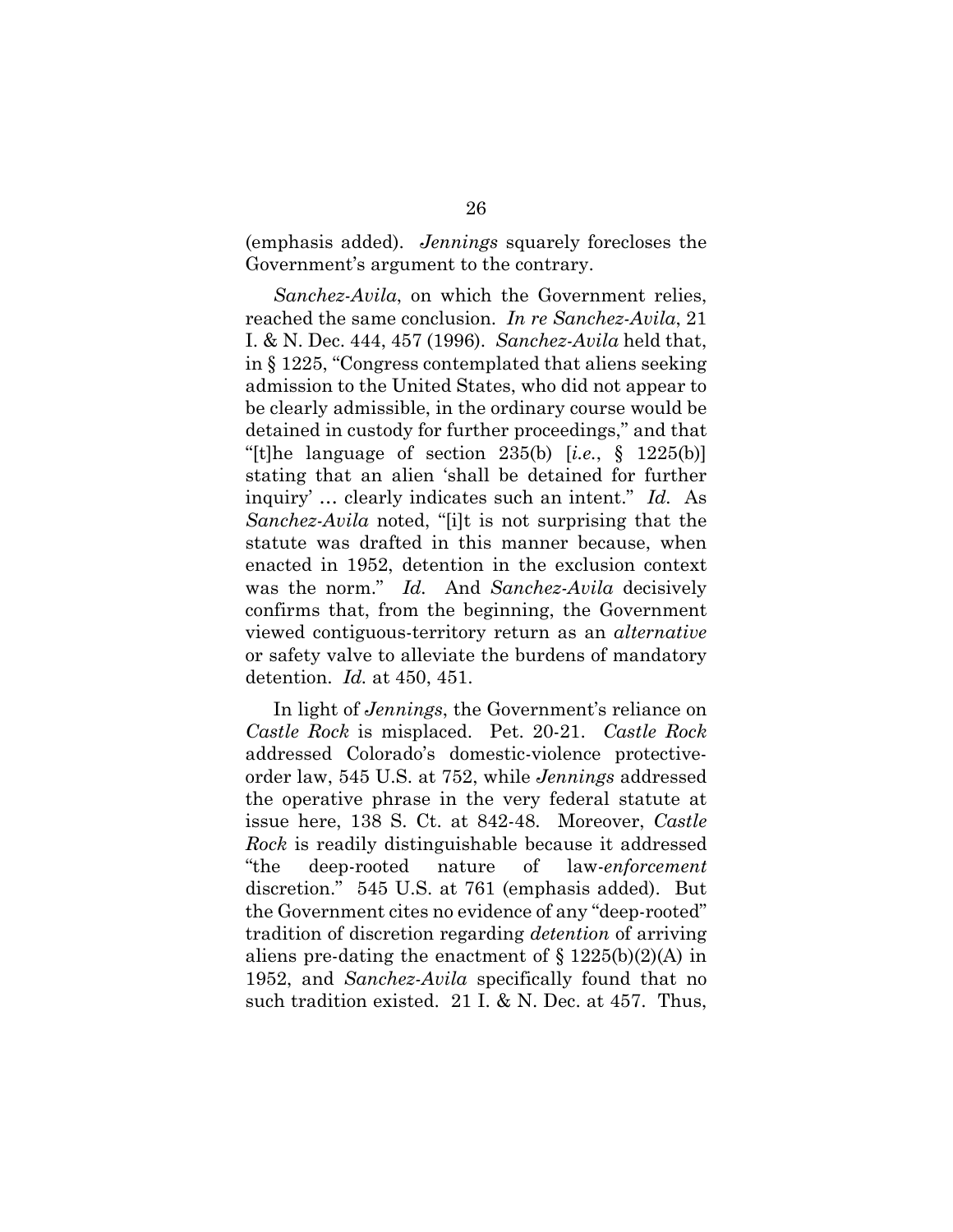as both lower courts correctly found, "[t]he MPP program is not about enforcement proceedings *at all*. Any alien eligible for MPP has already been placed into enforcement proceedings under Section 1229a. The only question MPP answers is *where* the alien will *be* while the federal government pursues removal—in the United States or in Mexico." App.99a (quoting App.187a).

The Government counters that "enforcement discretion encompasses not just choices about whether to enforce, but also choices about *how* to enforce." Pet. 21. It supports this *ipse dixit* only with a "*cf*." citation of *Arizona* v. *United States*, 567 U.S. 387, 396 (2012), which provides only a generalized statement that "immigration officials" exercise "broad discretion." *Id.* Contrary to the Government, the question where someone should remain while enforcement proceedings are ongoing is not a question of "enforcement discretion," because it presumes that "enforcement" is already occurring. App.99a.

The Government invokes IIRIRA's "historical" context, by claiming that the Congress that enacted IIRIRA "did not appropriate adequate funds for the Executive Branch to detain all noncitizens described in Section 1225." Pet. 18. This argument proves nothing, because Congress's failure to provide resources to detain all arriving aliens is fully consistent with the Fifth Circuit's view that the Government's contiguous-territory-return authority is a "safety valve," App.4a, providing an alternative option to detention. Congress could easily have intended for the Government to *use* that safety valve and thought additional detention capacity unnecessary. Indeed, as the Government's own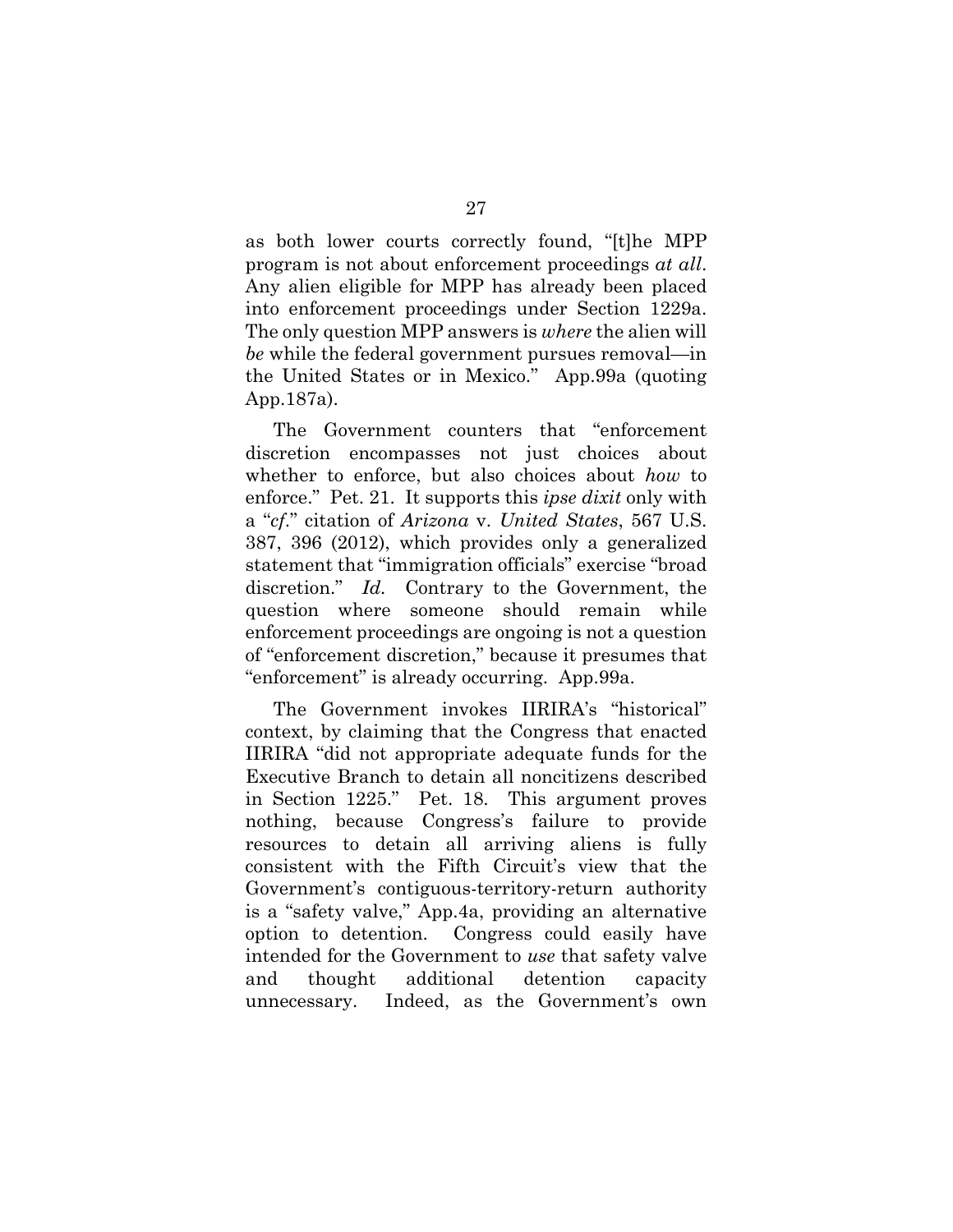authority demonstrates, Congress enacted  $(b)(2)(C)$ after INS insisted that it was *already employing* contiguous-territory return as "a well-known, widely practiced policy of long duration." *Sanchez-Avila*, 21 I. & N. Dec. at 461.

In any event, the Government's historical argument relies on ambiguous clues from other legislation to infer what Congress was really concerned with doing in IIRIRA, divorced from IIRIRA's s unambiguous text. But "it is ultimately the provisions of our laws rather than the principal concerns of our legislators by which we are governed." *Oncale* v. *Sundowner Offshore Servs.,* 523 U.S. 75, 79 (1998). Such oblique inferences cannot defeat the "unequivocal[]" meaning of § 1225(b)(2). *Jennings*, 138 S. Ct. at 844.

In addition, the Government urges that contiguous-territory return cannot be implemented without Mexico's "consent," and it doubts that, in 1996, "Congress would have conferred on Mexico the effective power to decide whether or not the Secretary employs contiguous-territory return." Pet. 18-19. This is wrong for two reasons. First, not all contiguous-territory return requires Mexico's consent, because "for at least some aliens, DHS can refuse admission at ports of entry in the first place." App.71a (citing 8 U.S.C. 1225(b)(2)(C)); *see also* App.208a n.17 ("The United States initiated MPP unilaterally pursuant to U.S. law, not pursuant to bilateral agreement or treaty with Mexico."); App.249a. "Part of MPP's function was to exercise that authority [to refuse entry] on a programmatic, widespread basis. And DHS can do *that* unilaterally." App.71a.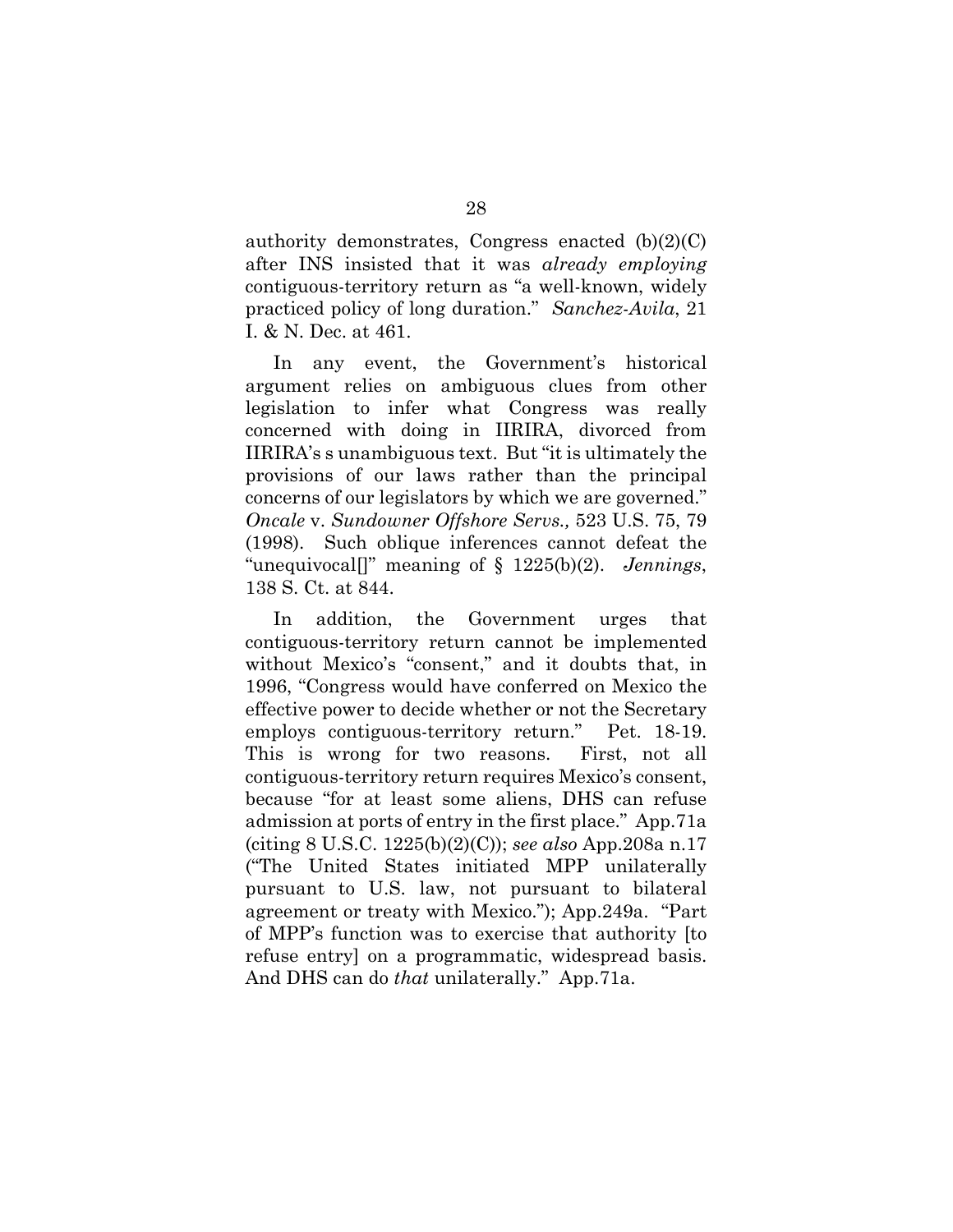Second, as the Government's own authority shows, IIRIRA's contiguous-territory-return provision was enacted after the Government insisted that it was *already* exercising contiguous-territory return on a widespread basis. *Sanchez-Avila*, 21 I. & N. Dec. at 450. In 1996, INS contended that contiguous-territory return was "a longstanding practice which has survived years of scrutiny," by which "[l]arge numbers of aliens are placed in exclusion proceedings each year and are required to remain in Canada and Mexico pending their hearings." *Id.*; *see also id.* at 454, 459- 60, 461. In 1996, Congress did not need to worry overmuch about INS's obtaining consent for what INS insisted that both Mexico and Canada were already consenting to on a widespread basis. *Id.*

The Government also relies on its parole authority under § 1182 as an alternative justification for its *en masse* releases. Pet. 19, 21-23. First, the Government faults the Court of Appeals for drawing "sweeping conclusions about DHS's [parole] practices without the benefit of a relevant record." Pet. 19. But the Government, which has been on clear notice of the States' § 1225 claims since April 13, stipulated to a bench trial at which it was allowed to present any evidence it wished. Any deficiency in the "relevant record*," id*., is entirely of the Government's own making. If it wanted more "evidence" of its  $\S$  1182 parole practices to refute the States' § 1225 claims, it could and should have presented it at trial. To the extent that the Government's "trial evidence [was] not directed to how many applicants for admission are paroled and why," *id.* at 20, that deficiency is due to the Government's litigation decisions. As the district court found, "a perusal of the *entire* administrative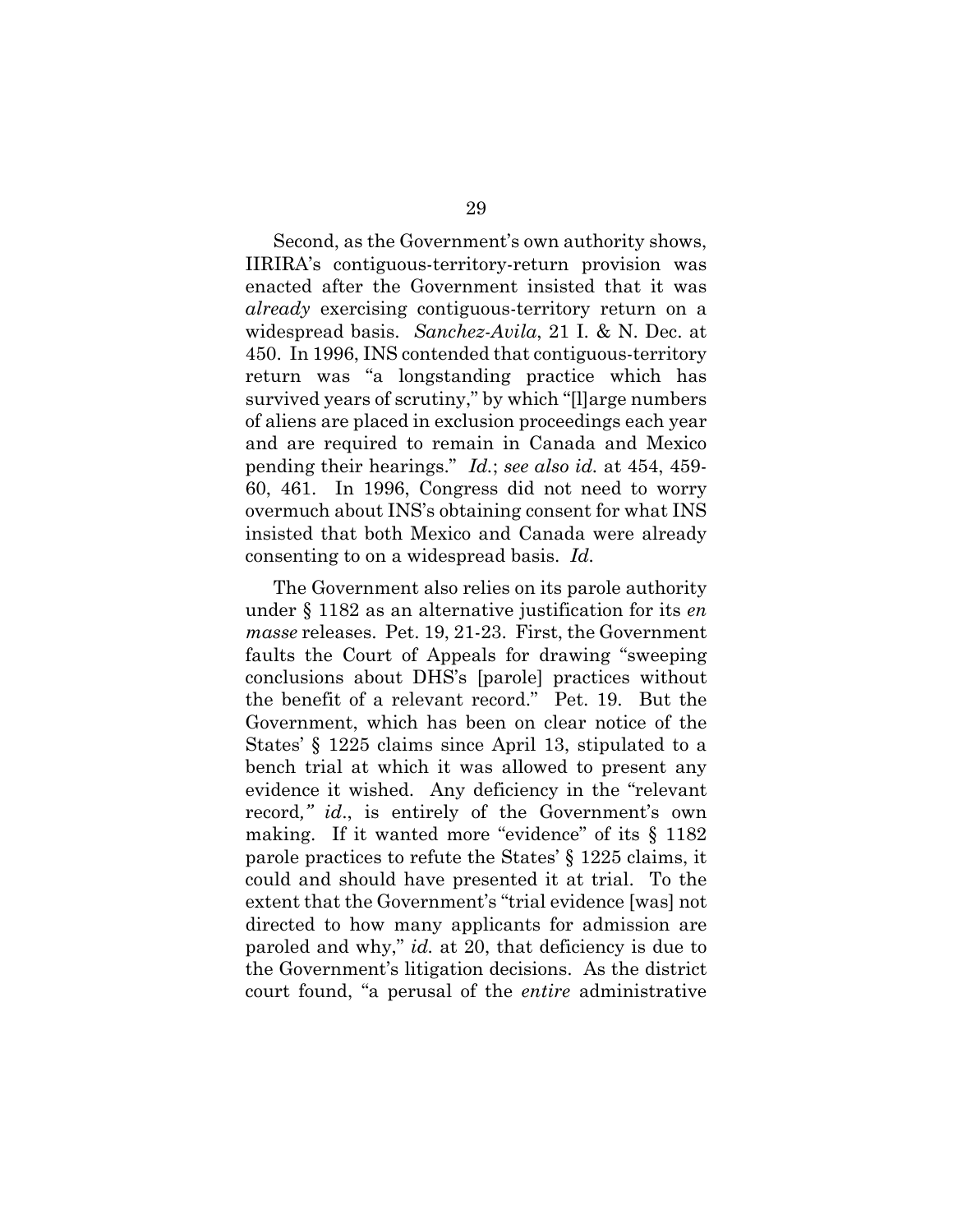record shows *zero* evidence of DHS's detention capacity." App.199a.

Addressing the statute, the Government contends that 8 U.S.C.  $\S 1182(d)(5)(A)$  authorizes the wholesale release into the United States of hundreds of thousands of aliens beyond DHS's detention capacity. Pet. 21-23. But Section 1182(d)(5)(A) provides that the Secretary "may … in his discretion parole into the United States temporarily under such conditions as he may prescribe *only on a case-by-case basis for urgent humanitarian reasons or significant public benefit* any alien applying for admission into the United States..."  $8$  U.S.C.  $\S$  1182(d)(5)(A) (emphasis added). Likewise, 8 U.S.C. § 1182(d)(5)(B) provides that alien refugees may be paroled only if the Secretary "determines that compelling reasons in the public interest *with respect to that particular alien* require that the alien be paroled into the United States…." 8 U.S.C. § 1182(d)(5)(B). The plain meaning of the emphasized language is to *prohibit* class-wide releases of aliens based on class-wide reasons, such as lack of detention capacity. App.117a. As the Fifth Circuit stated, "[t]he statute allows only case-by-case parole. Deciding to parole aliens *en masse* is the opposite of *case-by-case* decisionmaking." App.5a; *see also* App.120a.

Indeed, the Government's lack of detention capacity necessitates that, without MPP, thousands of aliens *will* be released into the United States, so any "case-by-case" consideration of detention capacity, Pet. 23, is *pro forma* and illusory. As the Fifth Circuit observed, "MPP's termination (*i.e.*, DHS's refusal to return above-capacity aliens to Mexico), coupled with DHS's limited detention capacity … *necessarily*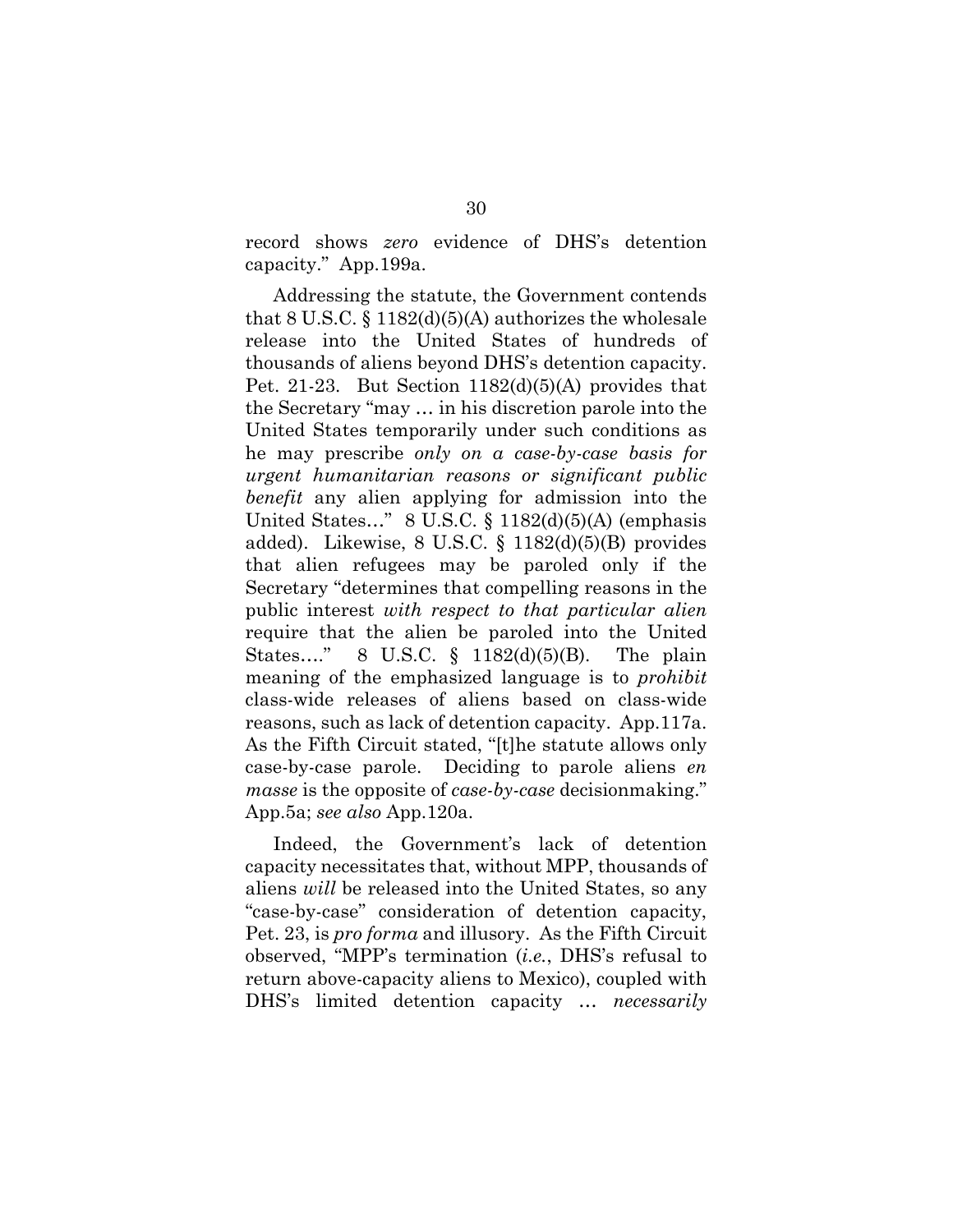*entails* that DHS will parole those aliens. What else could it do?" App.101a.

In addition, the Government ignores IIRIRA's historical context by overlooking the whole point of the 1996 amendment, which was to curtail the Executive's *en masse* paroles. After "the executive branch on multiple occasions purported to use the parole power to bring in large groups of immigrants," "Congress twice amended 8 U.S.C. § 1182(d)(5) to limit the scope of the parole power and prevent the executive branch from using it as a programmatic policy tool." App.13a-14a. "By enacting [IIRIRA], Congress 'specifically narrowed the executive's discretion' to grant parole due to 'concern that parole … was being used by the executive to circumvent congressionally established immigration policy.'" App.201a n.13 (quoting *Cruz-Miguel* v. *Holder*, 650 F.3d 189, 199 & n.15 (2d Cir. 2011)).

In a footnote, the Government also contends that the class-wide release of arriving aliens is a valid exercise of its release authority under § 1226(a). Pet. 23 n.5. Again, this contradicts the plain language of the statute and this Court's opinion in *Jennings*. MPP applies to arriving aliens, but as *Jennings* explained, § 1226(a) governs the arrest, detention, and release of aliens who are already "present in the country." *Jennings*, 138 S. Ct. at 838. "Section 1226 generally governs the process of arresting and detaining that group of aliens," *i.e.*, those already "inside the United States." *Id.* For *arriving* aliens, § 1225 applies, not § 1226. App.118a. "[G]iven that both MPP and § 1225(b)(2) concern aliens *apprehended at the border*—in contrast to § 1226(a)'s concern with aliens 'already in the United States'—it's hard to see how the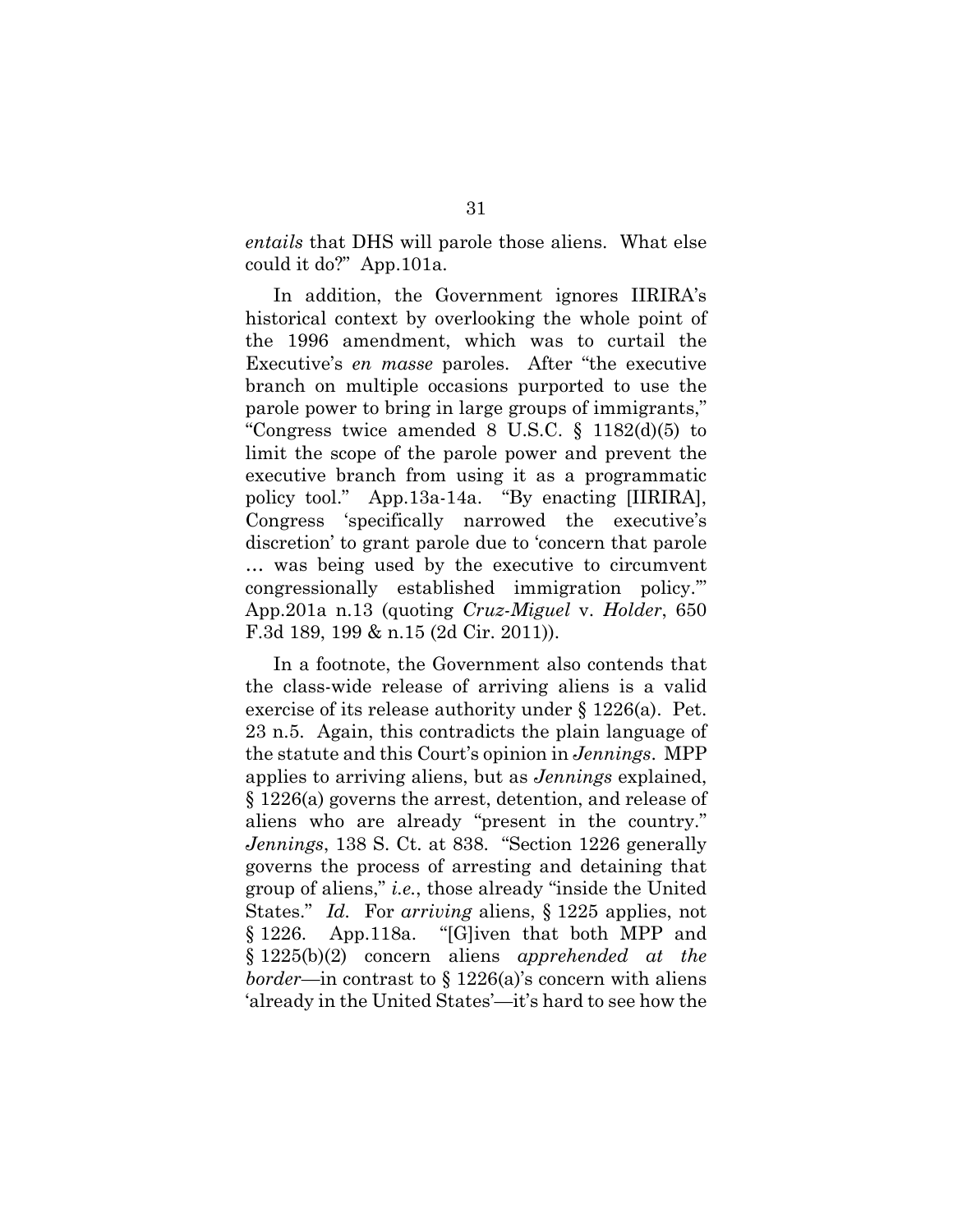latter provision is relevant to MPP at all." App.121a. Moreover, as the Fifth Circuit pointed out,  $\S$  1226(a) requires arrestees to receive bond or conditional parole. App.118a. But "[t]here is no indication that this is DHS's practice or its plan." App.121a.

The Government argues that "[t]he Executive Branch's consistent constructions of the INA's parole provisions are entitled to judicial deference." Pet. 22 (citing *INS* v. *Aguirre-Aguirre*, 526 U.S. 415, 424-25 (1999)). But *Aguirre-Aguirre* merely held that INS was entitled to *Chevron* deference, *see id.*, and the Fifth Circuit correctly held that "[t]he Government … forfeited the *Chevron* issue by failing to mention it in its brief." App.43a; *cf. Tennessee v. Dunlap*, 426 U.S. 312, 316 n.3 (1976) (issues forfeited in the lower courts are not "before" this Court). In any event, the Government's position contradicts the plain language of the statute, so no amount of deference under any doctrine could save it. And if the Court were to entertain whether deference could save the Government's interpretation, it should add a Question Presented as to whether any applicable deference doctrine should be overruled.

Finally, the Government argues that the Fifth Circuit's holding is "radical" because three presidential administrations before the Trump Administration systematically violated their detention obligations under § 1225(b)(2). Pet.23-24. But the Executive's longstanding disregard for the law provides an additional compelling reason to *enforce* that law, not to allow the Executive to keep disregarding it "by a sort of intellectual adverse possession." *Tyler Pipe Indus., Inc.* v. *Washington State Dep't of Revenue*, 483 U.S. 232, 265 (1987)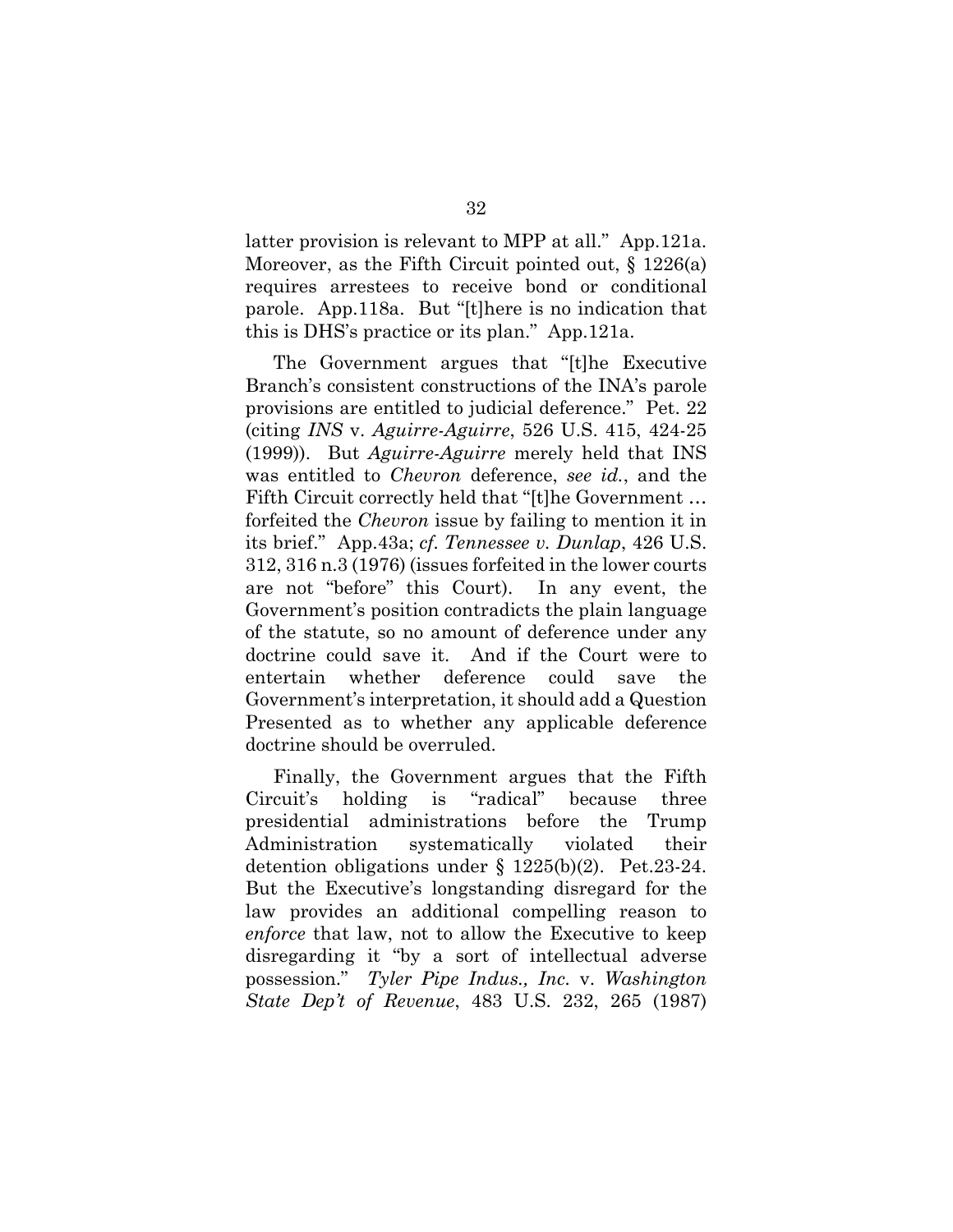(Scalia, J., concurring in part and dissenting in part). MPP was the first attempt by the Executive to take its detention obligations under § 1225 seriously. It was explicitly adopted for the purpose of reducing the illegal release of thousands of arriving aliens into the country. App.8a, App.158a. The Executive's longstanding disregard for duly enacted statutes does not repeal those statutes.

The Government's own authority agrees. In *Sanchez-Avila*, the Government contended that its contiguous-territory-return practices should be upheld even in the absence of statutory authority, because they were longstanding and widespread, and had gone unchallenged for decades. *Sanchez-Avila*, 21 I. & N. Dec. at 459-60. The BIA rejected that argument, holding that the plain language of the statute should govern. It noted that the INS "argues that its practice in this regard has survived years of legal scrutiny, but ultimately points to no case that has specifically addressed and sanctioned the … practice in question." *Id.* at 459. So also here, the Government points to "no case that has specifically addressed and sanctioned" its *en masse* releases, while both *Jennings* and *Sanchez-Avila* indicate they are unlawful. "[T]he plain language of the statute controls over [the Government's alleged] practical necessity." *Id.* at 463.

In the end, it is the Government's position that is truly "radical." Pet. 23. Based on the statute's plain language, § 1225 mandates that very few arriving aliens should be released into the United States pending removal proceedings. On the Government's view, the vast majority of arriving aliens shall be so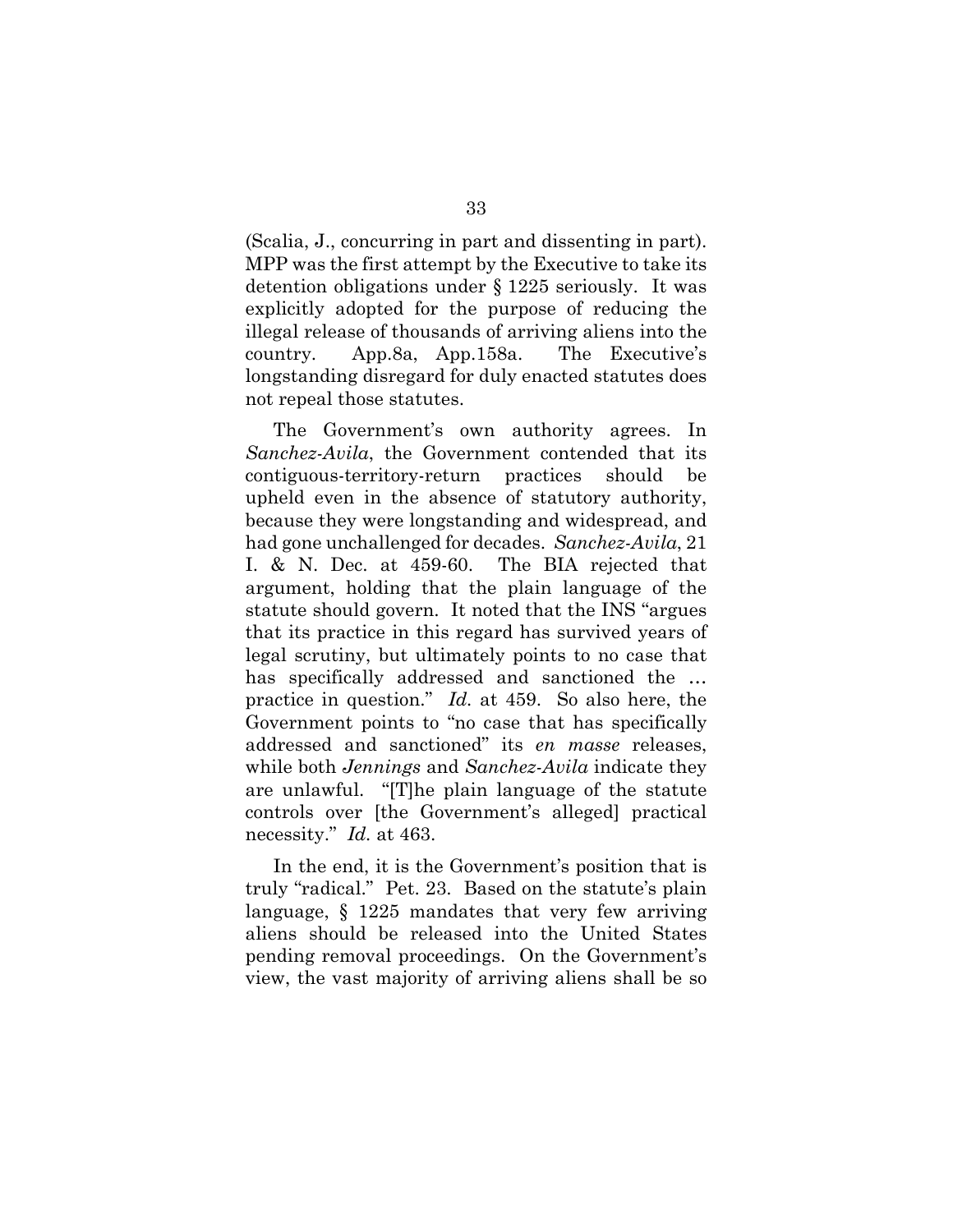released. The Government thus engages in a "radical" rewriting of the law.<sup>1</sup>

#### **III. The Case Does Not Warrant Expedited Review.**

The Government's request for expedited review should be denied because the Petition does not warrant review at all. *See supra* Parts I, II. Indeed, even if this Court were inclined to grant the Petition, the Government's bad-faith efforts to alternatingly delay and accelerate this case for litigation advantage provide a sufficient reason to refuse to expedite proceedings in this Court. App.3a, 47a, 48a, 50a, 124a, 125a.

The Government claims that MPP's reimplementation will have an adverse impact on foreign relations with Mexico, Pet.32-34, but its concerns are both self-inflicted and overstated. Regarding the injunction's supposed "disruptive consequences" on foreign relations, the district court found that "these problems are entirely self-inflicted." App.206a. Missouri and Texas "filed suit challenging the suspension of enrollments in MPP on April 13, 2021, which is nearly two months *before* DHS purported to terminate the program entirely in the June 1 Memorandum." App.206a; *see also* App.132a. But, notwithstanding that it had only *suspended* new enrollments in MPP at that time, DHS immediately

 $1$  In a footnote, the Government argues that the lower courts lacked jurisdiction to enter injunctive relief under 8 U.S.C.  $\S 1252(f)(1)$ . Pet. 15 n.4. The Fifth Circuit and district court decisively refuted this argument. App.134a-136a, 184a.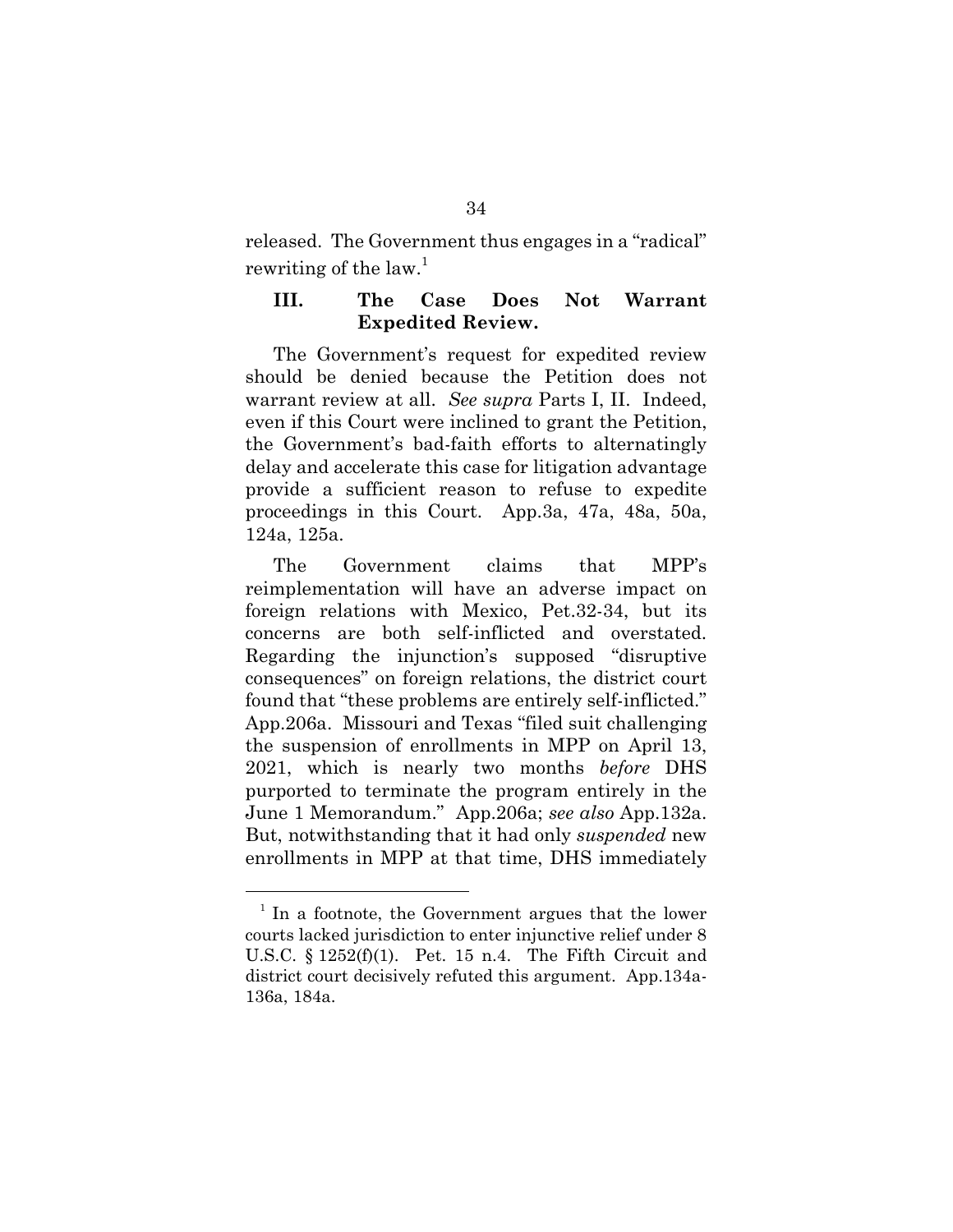began working with Mexico to *permanently dismantle* the program—and it was those unauthorized efforts that DHS contended were diplomatically difficult to backtrack.

"DHS argues, in a brief dated July 7, 2021, that it began acting 'to unwind MPP and its infrastructure,' *before* the June 1 Memorandum terminating MPP, which is only two months old." DHS argued on July 7 that "[n]ew initiatives" to replace MPP have been "in place for nearly *six months*." App.207a (quoting D.Ct. ECF No. 70, at 8). "In another portion" of their brief, "Defendants state MPP began being wound down on 'February 11, 2021.' Defendants also state that vacatur would nullify 'more than four months of diplomatic and programmatic engagement,' even though MPP had only been terminated for one month when that brief was submitted." App.207a-208a. These arguments "reduce[] the entire June 1 Memorandum into *post hoc* arguments for a decision that was already made." App.208a.

If DHS had acted forthrightly, instead of secretly working with Mexico to dismantle the program before it was actually terminated, "DHS could have avoided any disruptions by simply informing Mexico that termination of MPP would be subject to judicial review until the litigation was resolved. Mexico is capable of understanding that DHS is required to follow the laws of the United States which includes the APA and the INA." App.206a-207a (quotation marks omitted). In any event, "DHS's reliance on the effects of foreign affairs is unpersuasive. DHS's first duty is to uphold *American* law." App.209a. "[W]hile the President has broad authority in foreign affairs, that authority does not extend to the refusal to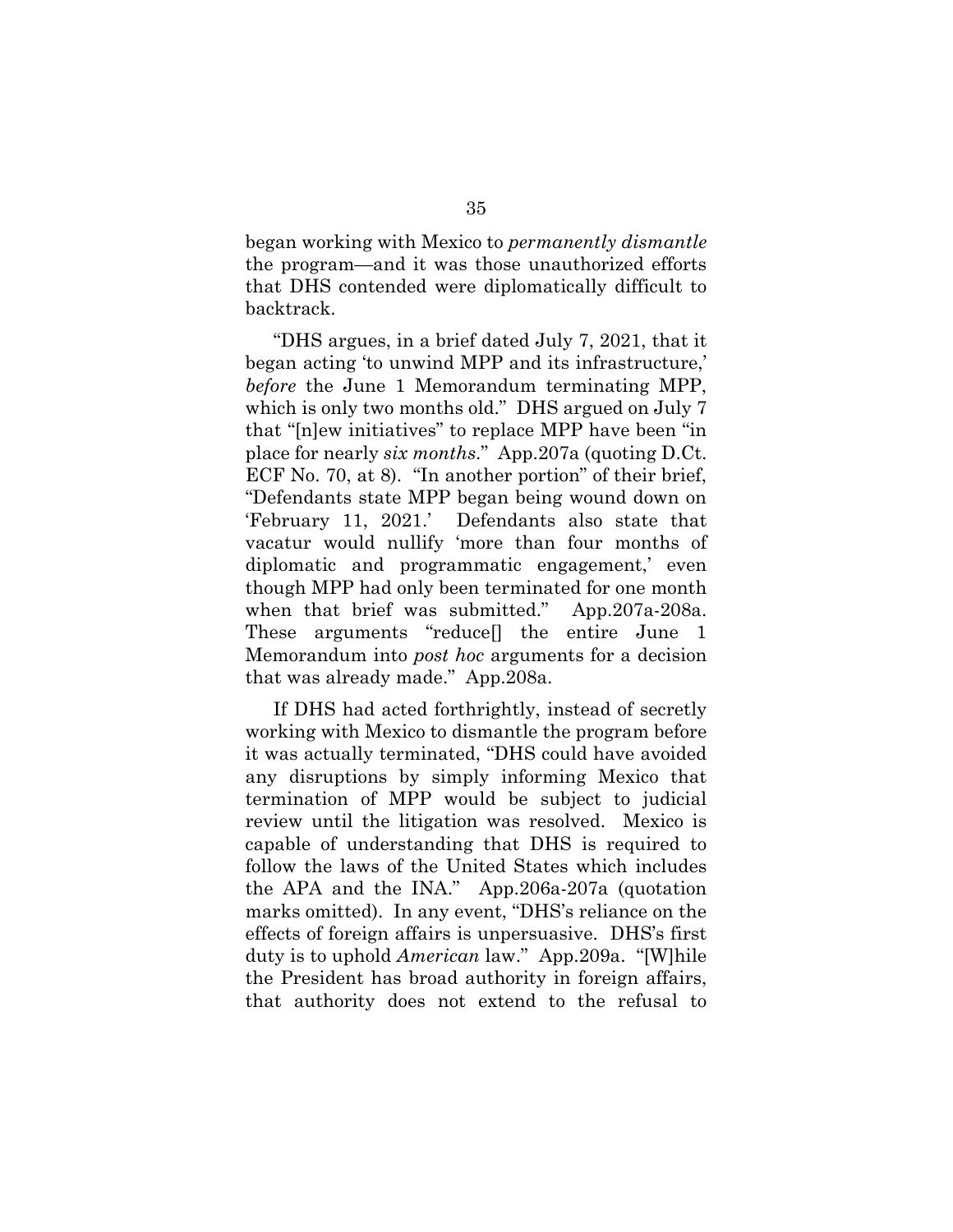execute domestic laws." *Massachusetts v. EPA*, 549 U.S. 497, 534 (2007). DHS "cannot just point at diplomatic efforts as an excuse to not follow the APA or fulfill its statutory obligations." App.209a.

"Further, the mere fact that *some* foreign-relation issues are in play cannot suffice to defeat the injunction. The Government's contrary position would allow DHS to implement any immigration program it liked—no matter how far afield from the law—with impunity." App.132a. The Government's vague, declarations predicting diplomatic disruption, which "include[] the generous use of strawmen," App.134a n.23, cannot provide a blank check to violate the INA and the APA.